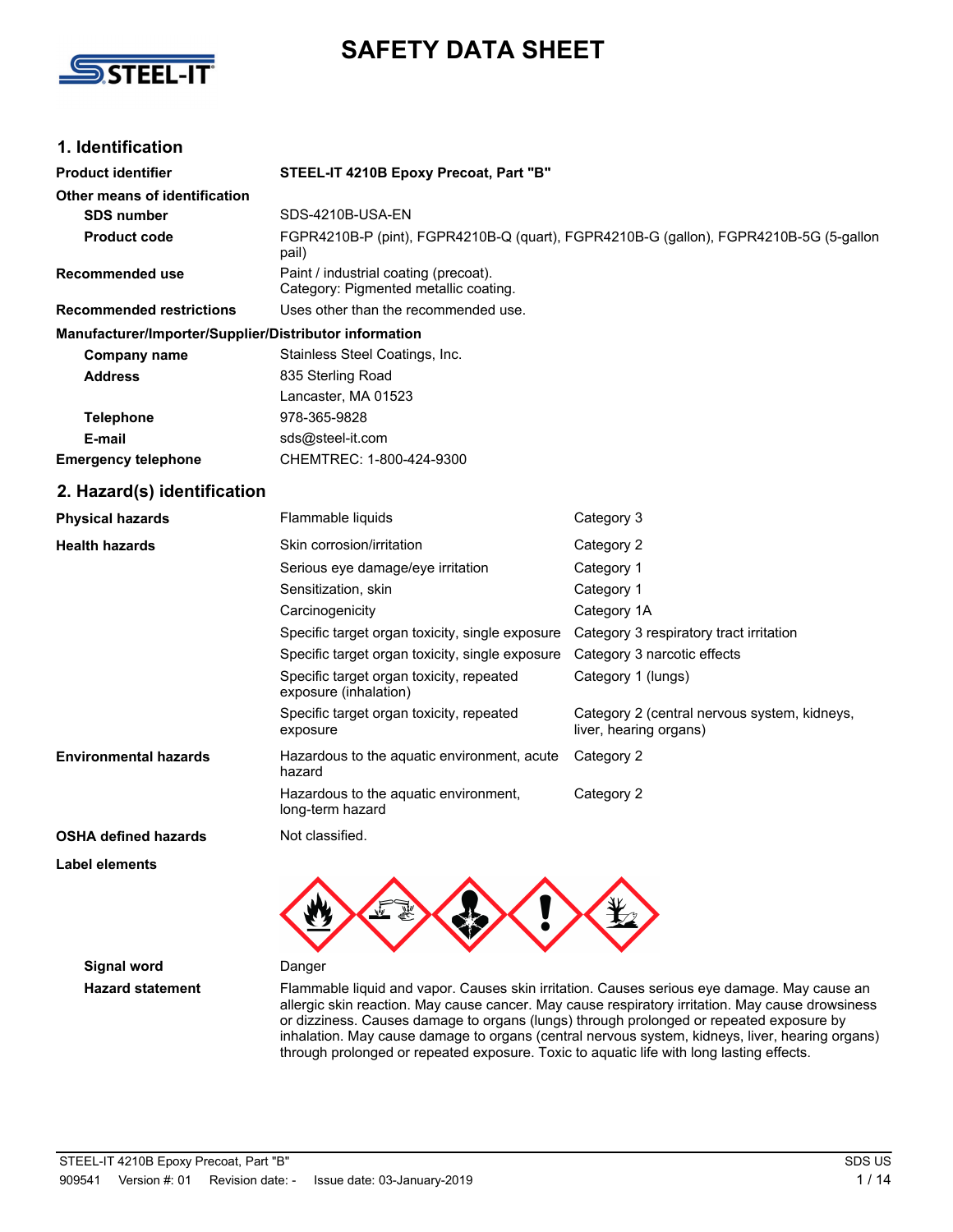| <b>Precautionary statement</b>               |                                                                                                                                                                                                                                                                                                                                                                                                                                                                                                                                                                                                                                                                                                                                                                                                      |
|----------------------------------------------|------------------------------------------------------------------------------------------------------------------------------------------------------------------------------------------------------------------------------------------------------------------------------------------------------------------------------------------------------------------------------------------------------------------------------------------------------------------------------------------------------------------------------------------------------------------------------------------------------------------------------------------------------------------------------------------------------------------------------------------------------------------------------------------------------|
| <b>Prevention</b>                            | Obtain special instructions before use. Do not handle until all safety precautions have been read<br>and understood. Keep away from heat/sparks/open flames/hot surfaces. - No smoking. Keep<br>container tightly closed. Ground/bond container and receiving equipment. Use explosion-proof<br>electrical/ventilating/lighting equipment. Use only non-sparking tools. Take precautionary<br>measures against static discharge. Do not breathe mist/vapors/spray. Wash thoroughly after<br>handling. Do not eat, drink or smoke when using this product. Use only outdoors or in a<br>well-ventilated area. Contaminated work clothing must not be allowed out of the workplace. Avoid<br>release to the environment. Wear protective gloves/protective clothing/eye protection/face<br>protection. |
| <b>Response</b>                              | If on skin (or hair): Take off immediately all contaminated clothing. Rinse skin with water/shower.<br>If skin irritation or rash occurs: Get medical advice/attention. Wash contaminated clothing before<br>reuse. If inhaled: Remove person to fresh air and keep comfortable for breathing. Call a poison<br>center/doctor if you feel unwell. If in eyes: Rinse cautiously with water for several minutes.<br>Remove contact lenses, if present and easy to do. Continue rinsing. Immediately call a poison<br>center/doctor. In case of fire: Use water fog, foam, dry chemical powder, carbon dioxide to<br>extinguish. Collect spillage.                                                                                                                                                      |
| <b>Storage</b>                               | Keep cool. Store in a well-ventilated place. Keep container tightly closed. Store locked up.                                                                                                                                                                                                                                                                                                                                                                                                                                                                                                                                                                                                                                                                                                         |
| <b>Disposal</b>                              | Dispose of contents/container in accordance with local/regional/national/international regulations.                                                                                                                                                                                                                                                                                                                                                                                                                                                                                                                                                                                                                                                                                                  |
| Hazard(s) not otherwise<br>classified (HNOC) | None known.                                                                                                                                                                                                                                                                                                                                                                                                                                                                                                                                                                                                                                                                                                                                                                                          |
| <b>Supplemental information</b>              | None.                                                                                                                                                                                                                                                                                                                                                                                                                                                                                                                                                                                                                                                                                                                                                                                                |

## **3. Composition/information on ingredients**

#### **Mixtures**

| <b>Chemical name</b>                    | <b>CAS number</b>                                                                                                                                                                                      | %         |
|-----------------------------------------|--------------------------------------------------------------------------------------------------------------------------------------------------------------------------------------------------------|-----------|
| Polyamide Resin                         | 68410-23-1                                                                                                                                                                                             | $25 - 35$ |
| Talc                                    | 14807-96-6                                                                                                                                                                                             | $20 - 40$ |
| 1-Methoxy-2-propanol                    | 107-98-2                                                                                                                                                                                               | $5 - 15$  |
| Dipropylene glycol,<br>monomethyl ether | 34590-94-8                                                                                                                                                                                             | $5 - 10$  |
| Xylene                                  | 1330-20-7                                                                                                                                                                                              | $5 - 10$  |
| Ethylbenzene                            | $100 - 41 - 4$                                                                                                                                                                                         | $1 - 5$   |
| m-Xylene                                | 108-38-3                                                                                                                                                                                               | $1 - 5$   |
| o-Xylene                                | $95 - 47 - 6$                                                                                                                                                                                          | $1 - 3$   |
| p-Xylene                                | 106-42-3                                                                                                                                                                                               | $1 - 3$   |
| Quartz                                  | 14808-60-7                                                                                                                                                                                             | < 1       |
| Triethylenetetramine                    | 112-24-3                                                                                                                                                                                               | < 1       |
| <b>Composition comments</b>             | All concentrations are in percent by weight unless ingredient is a gas. Gas concentrations are in<br>percent by volume. Components not listed are either non-hazardous or are below reportable limits. |           |
| 4. First-aid measures                   |                                                                                                                                                                                                        |           |
| <b>Inhalation</b>                       | Remove victim to fresh air and keep at rest in a position comfortable for breathing. Call a POISON<br>CENTER or doctor/physician if you feel unwell.                                                   |           |

Remove contaminated clothing immediately and wash skin with soap and water. In case of eczema or other skin disorders: Seek medical attention and take along these instructions. Wash contaminated clothing before reuse. **Skin contact** Immediately flush eyes with plenty of water for at least 15 minutes. Remove contact lenses, if present and easy to do. Continue rinsing. Get medical attention immediately. **Eye contact**

Rinse mouth. If vomiting occurs, keep head low so that stomach content doesn't get into the lungs. Get medical attention if symptoms occur. **Ingestion**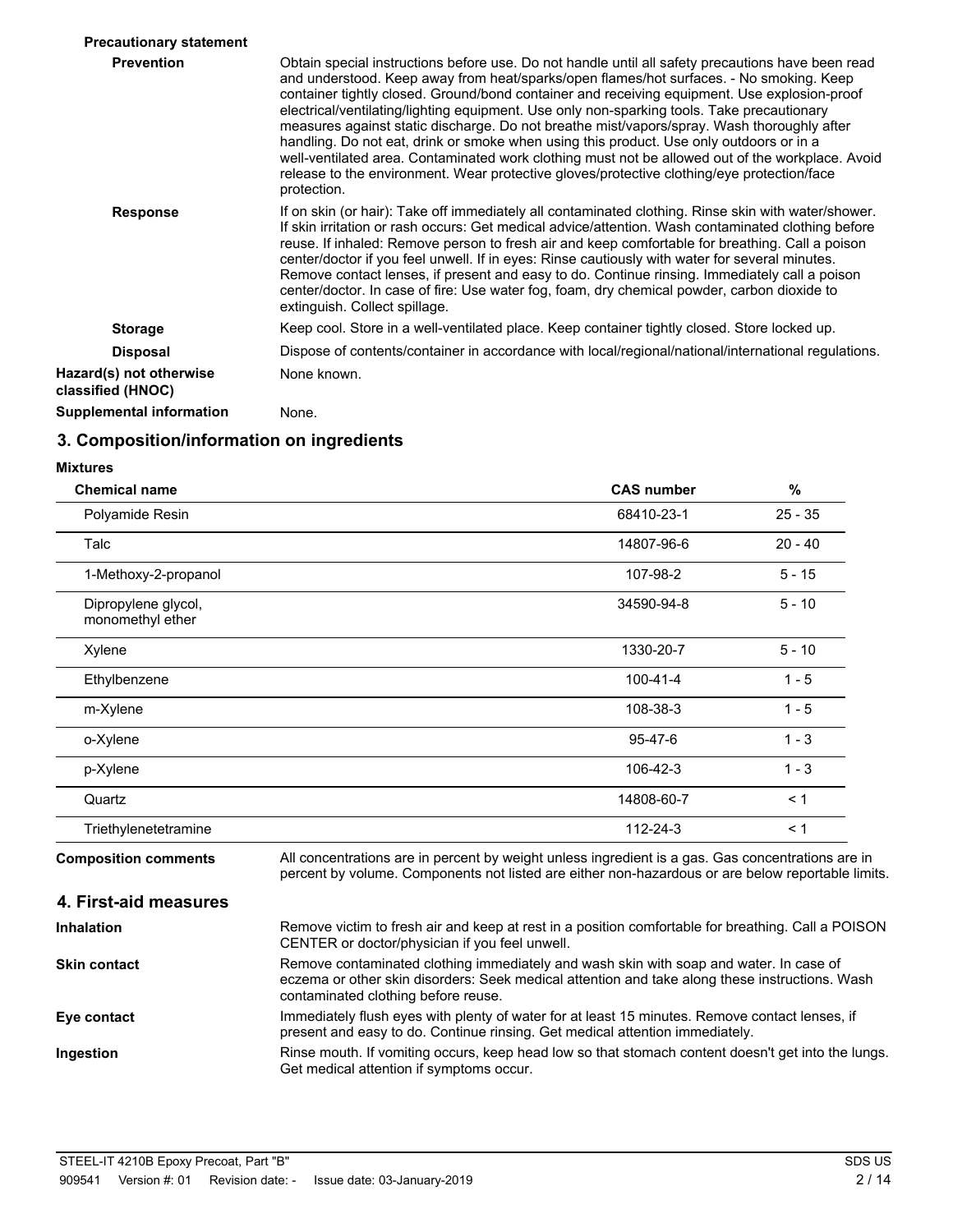| <b>Most important</b><br>symptoms/effects, acute and<br>delayed                  | May cause drowsiness and dizziness. Narcosis. Headache. Nausea, vomiting. Behavioral<br>changes. Decrease in motor functions. Causes serious eye damage. Symptoms may include<br>stinging, tearing, redness, swelling, and blurred vision. Permanent eye damage including<br>blindness could result. May cause respiratory irritation. Skin irritation. May cause redness and<br>pain. May cause an allergic skin reaction. Dermatitis. Rash. Jaundice. Prolonged exposure may<br>cause chronic effects.                                                                               |
|----------------------------------------------------------------------------------|----------------------------------------------------------------------------------------------------------------------------------------------------------------------------------------------------------------------------------------------------------------------------------------------------------------------------------------------------------------------------------------------------------------------------------------------------------------------------------------------------------------------------------------------------------------------------------------|
| Indication of immediate<br>medical attention and special<br>treatment needed     | Provide general supportive measures and treat symptomatically. Keep victim under observation.<br>Symptoms may be delayed.                                                                                                                                                                                                                                                                                                                                                                                                                                                              |
| <b>General information</b>                                                       | Take off all contaminated clothing immediately. If exposed or concerned: get medical<br>attention/advice. If you feel unwell, seek medical advice (show the label where possible). Ensure<br>that medical personnel are aware of the material(s) involved, and take precautions to protect<br>themselves. Wash contaminated clothing before reuse.                                                                                                                                                                                                                                     |
| 5. Fire-fighting measures                                                        |                                                                                                                                                                                                                                                                                                                                                                                                                                                                                                                                                                                        |
| Suitable extinguishing media                                                     | Water fog. Foam. Dry chemical powder. Carbon dioxide (CO2).                                                                                                                                                                                                                                                                                                                                                                                                                                                                                                                            |
| Unsuitable extinguishing<br>media                                                | Do not use water jet as an extinguisher, as this will spread the fire.                                                                                                                                                                                                                                                                                                                                                                                                                                                                                                                 |
| Specific hazards arising from<br>the chemical                                    | Vapors may form explosive mixtures with air. Vapors may travel considerable distance to a source<br>of ignition and flash back. During fire, gases hazardous to health may be formed.                                                                                                                                                                                                                                                                                                                                                                                                  |
| Special protective equipment<br>and precautions for firefighters                 | Self-contained breathing apparatus and full protective clothing must be worn in case of fire.                                                                                                                                                                                                                                                                                                                                                                                                                                                                                          |
| <b>Fire fighting</b><br>equipment/instructions                                   | In case of fire and/or explosion do not breathe fumes. Move containers from fire area if you can do<br>so without risk. Cool containers exposed to flames with water until well after the fire is out.                                                                                                                                                                                                                                                                                                                                                                                 |
| <b>Specific methods</b>                                                          | Use standard firefighting procedures and consider the hazards of other involved materials.                                                                                                                                                                                                                                                                                                                                                                                                                                                                                             |
| <b>General fire hazards</b>                                                      | Flammable liquid and vapor.                                                                                                                                                                                                                                                                                                                                                                                                                                                                                                                                                            |
| 6. Accidental release measures                                                   |                                                                                                                                                                                                                                                                                                                                                                                                                                                                                                                                                                                        |
| <b>Personal precautions,</b><br>protective equipment and<br>emergency procedures | Keep unnecessary personnel away. Keep people away from and upwind of spill/leak. Eliminate all<br>ignition sources (no smoking, flares, sparks, or flames in immediate area). Wear appropriate<br>protective equipment and clothing during clean-up. Do not breathe mist/vapors/spray. Do not touch<br>damaged containers or spilled material unless wearing appropriate protective clothing. Ventilate<br>closed spaces before entering them. Local authorities should be advised if significant spillages<br>cannot be contained. For personal protection, see section 8 of the SDS. |
| <b>Methods and materials for</b><br>containment and cleaning up                  | Eliminate all ignition sources (no smoking, flares, sparks, or flames in immediate area). Keep<br>combustibles (wood, paper, oil, etc.) away from spilled material. Take precautionary measures<br>against static discharge. Use only non-sparking tools. Ventilate the contaminated area. Put<br>material in suitable, covered, labeled containers. Collect runoff for disposal as potential hazardous<br>waste. Clean up in accordance with all applicable regulations.                                                                                                              |

Large Spills: Stop the flow of material, if this is without risk. Dike the spilled material, where this is possible. A vapor-suppressing foam may be used to reduce vapors. Use a non-combustible material like vermiculite, sand or earth to soak up the product and place into a container for later disposal. Following product recovery, flush area with water.

Small Spills: Absorb with earth, sand or other non-combustible material and transfer to containers for later disposal. Wipe up with absorbent material (e.g. cloth, fleece). Clean surface thoroughly to remove residual contamination.

Never return spills to original containers for re-use. This material must be disposed of as hazardous waste. For waste disposal, see section 13 of the SDS.

Avoid release to the environment. Inform appropriate managerial or supervisory personnel of all environmental releases. Prevent further leakage or spillage if safe to do so. Avoid discharge into drains, water courses or onto the ground. **Environmental precautions**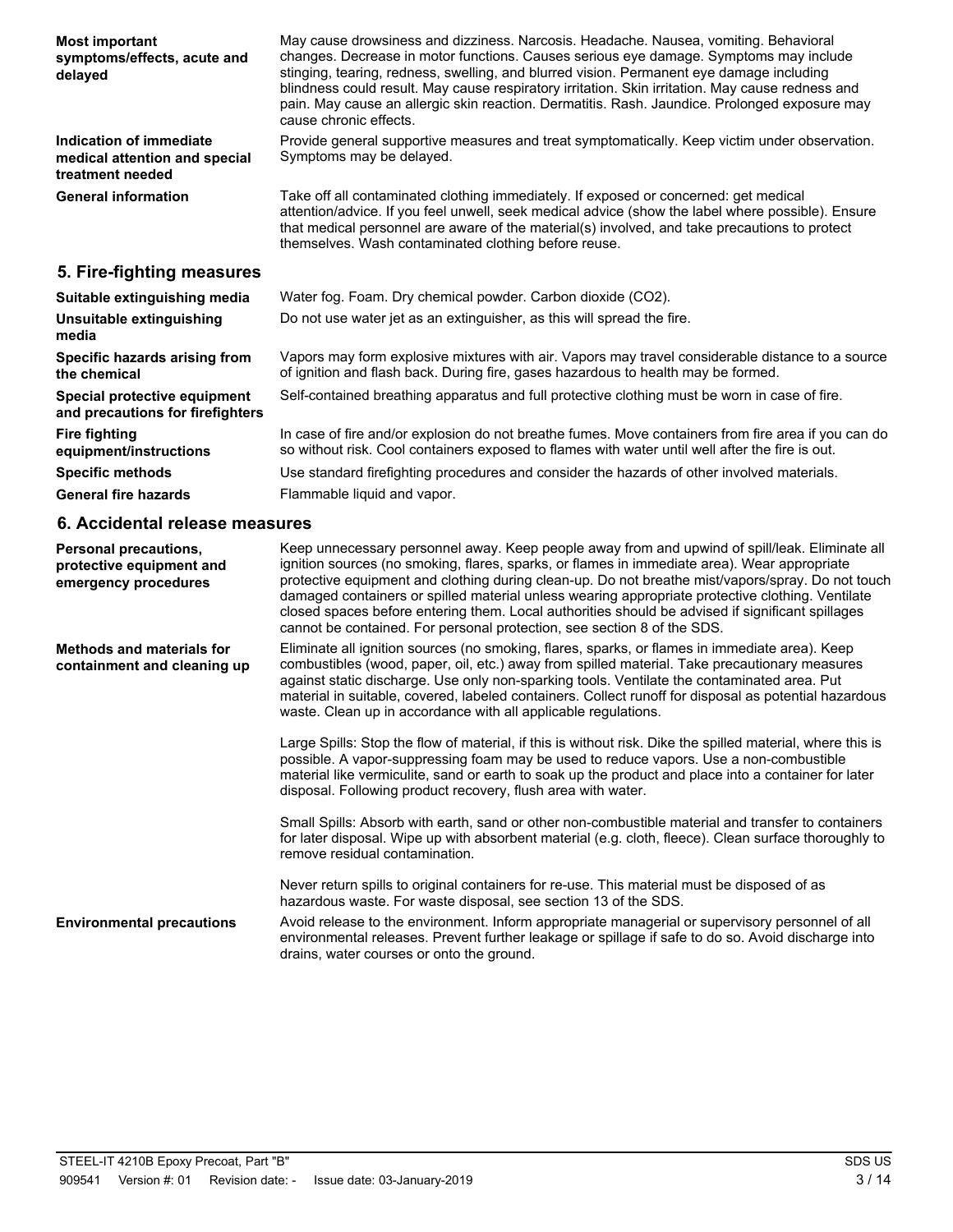## **7. Handling and storage**

| Precautions for safe handling                                   | Obtain special instructions before use. Do not handle until all safety precautions have been read<br>and understood. Do not handle, store or open near an open flame, sources of heat or sources of<br>ignition. Protect material from direct sunlight. Explosion-proof general and local exhaust ventilation.<br>Take precautionary measures against static discharges. All equipment used when handling the<br>product must be grounded. Use non-sparking tools and explosion-proof equipment. Do not breathe<br>mist/vapors/spray. Do not get in eyes and avoid contact with skin and clothing. Avoid prolonged<br>exposure. When using, do not eat, drink or smoke. Persons susceptible to allergic reactions<br>should not handle this product. Should be handled in closed systems, if possible. Wear<br>appropriate personal protective equipment. Wash hands thoroughly after handling. Avoid release<br>to the environment. Observe good industrial hygiene practices. |
|-----------------------------------------------------------------|---------------------------------------------------------------------------------------------------------------------------------------------------------------------------------------------------------------------------------------------------------------------------------------------------------------------------------------------------------------------------------------------------------------------------------------------------------------------------------------------------------------------------------------------------------------------------------------------------------------------------------------------------------------------------------------------------------------------------------------------------------------------------------------------------------------------------------------------------------------------------------------------------------------------------------------------------------------------------------|
| Conditions for safe storage,<br>including any incompatibilities | Store locked up. Keep away from heat, sparks and open flame. Prevent electrostatic charge<br>build-up by using common bonding and grounding techniques. Store in a cool, dry place out of<br>direct sunlight. Store in original tightly closed container. Store in a well-ventilated place. Keep in an<br>area equipped with sprinklers. Store away from incompatible materials (see Section 10 of the<br>SDS).                                                                                                                                                                                                                                                                                                                                                                                                                                                                                                                                                                 |

## **8. Exposure controls/personal protection**

| <b>Components</b>                                                 | <b>Type</b> | Value           |             |
|-------------------------------------------------------------------|-------------|-----------------|-------------|
| Quartz (CAS 14808-60-7)                                           | <b>TWA</b>  | $0.05$ mg/m $3$ |             |
| US. OSHA Table Z-1 Limits for Air Contaminants (29 CFR 1910.1000) |             |                 |             |
| <b>Components</b>                                                 | <b>Type</b> | Value           |             |
| Dipropylene glycol,<br>monomethyl ether (CAS<br>34590-94-8)       | PEL         | 600 mg/m3       |             |
|                                                                   |             | 100 ppm         |             |
| Ethylbenzene (CAS<br>$100-41-4)$                                  | <b>PEL</b>  | 435 mg/m3       |             |
|                                                                   |             | 100 ppm         |             |
| m-Xylene (CAS 108-38-3)                                           | <b>PEL</b>  | 435 mg/m3       |             |
|                                                                   |             | 100 ppm         |             |
| o-Xylene (CAS 95-47-6)                                            | PEL         | 435 mg/m3       |             |
|                                                                   |             | 100 ppm         |             |
| p-Xylene (CAS 106-42-3)                                           | PEL         | 435 mg/m3       |             |
|                                                                   |             | 100 ppm         |             |
| Xylene (CAS 1330-20-7)                                            | <b>PEL</b>  | 435 mg/m3       |             |
|                                                                   |             | 100 ppm         |             |
| US. OSHA Table Z-3 (29 CFR 1910.1000)                             |             |                 |             |
| <b>Components</b>                                                 | <b>Type</b> | <b>Value</b>    | <b>Form</b> |
| Quartz (CAS 14808-60-7)                                           | <b>TWA</b>  | $0.1$ mg/m $3$  | Respirable. |
|                                                                   |             | 2.4 mppcf       | Respirable. |
| Talc (CAS 14807-96-6)                                             | <b>TWA</b>  | $0.1$ mg/m $3$  | Respirable. |
|                                                                   |             | 20 mppcf        |             |
|                                                                   |             | 2.4 mppcf       | Respirable. |
| <b>US. ACGIH Threshold Limit Values</b>                           |             |                 |             |
| <b>Components</b>                                                 | <b>Type</b> | <b>Value</b>    | Form        |
| 1-Methoxy-2-propanol (CAS<br>$107-98-2)$                          | <b>STEL</b> | 100 ppm         |             |
|                                                                   | <b>TWA</b>  | 50 ppm          |             |
| Dipropylene glycol,                                               | <b>STEL</b> | 150 ppm         |             |
| monomethyl ether (CAS<br>34590-94-8)                              |             |                 |             |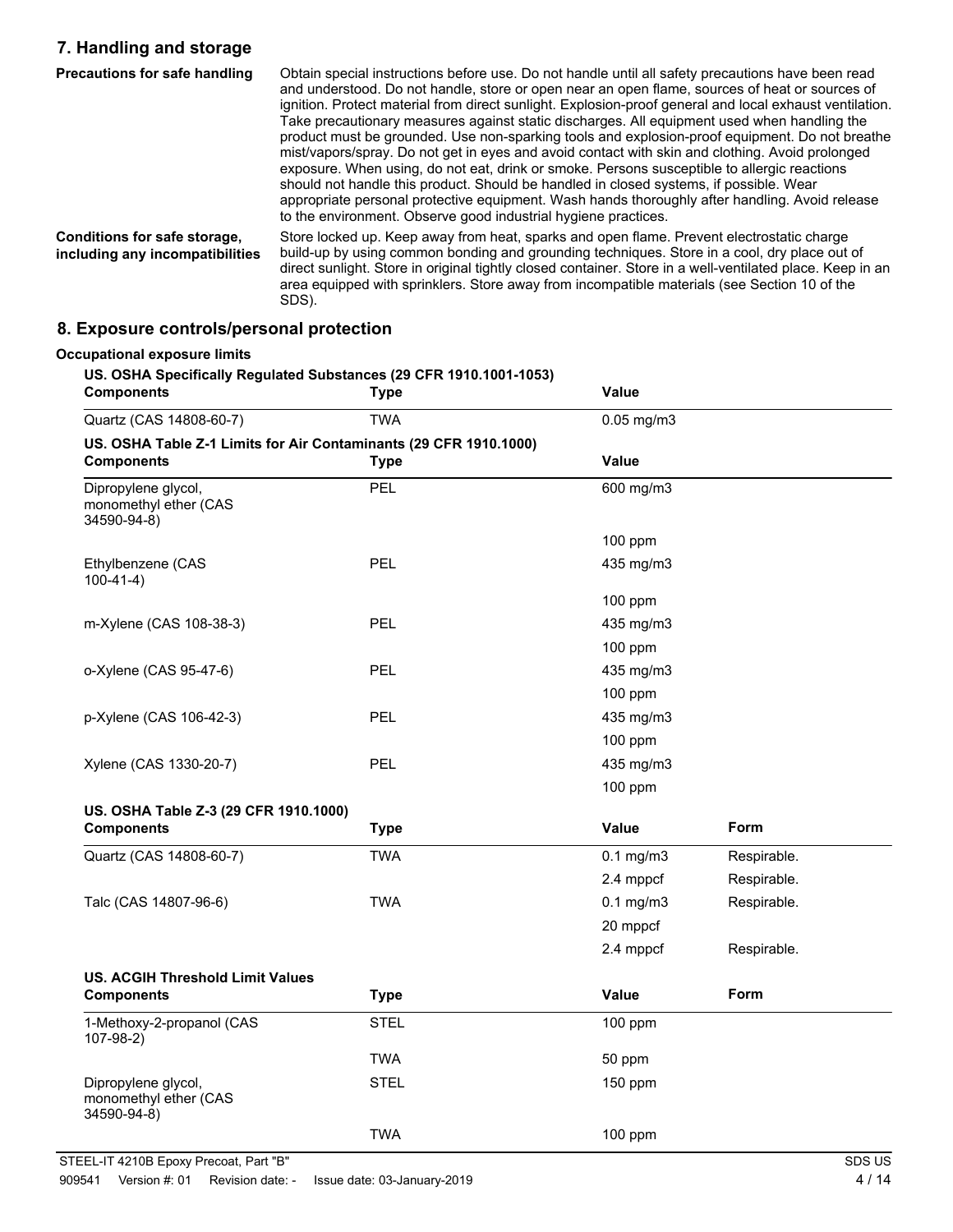| <b>US. ACGIH Threshold Limit Values</b><br><b>Components</b> | <b>Type</b> | Value        | Form                 |
|--------------------------------------------------------------|-------------|--------------|----------------------|
| Ethylbenzene (CAS<br>$100-41-4)$                             | <b>TWA</b>  | 20 ppm       |                      |
| m-Xylene (CAS 108-38-3)                                      | <b>STEL</b> | 150 ppm      |                      |
|                                                              | <b>TWA</b>  | 100 ppm      |                      |
| o-Xylene (CAS 95-47-6)                                       | <b>STEL</b> | 150 ppm      |                      |
|                                                              | <b>TWA</b>  | 100 ppm      |                      |
| p-Xylene (CAS 106-42-3)                                      | <b>STEL</b> | 150 ppm      |                      |
|                                                              | <b>TWA</b>  | 100 ppm      |                      |
| Quartz (CAS 14808-60-7)                                      | <b>TWA</b>  | 0.025 mg/m3  | Respirable fraction. |
| Talc (CAS 14807-96-6)                                        | <b>TWA</b>  | $2$ mg/m $3$ | Respirable fraction. |
| Xylene (CAS 1330-20-7)                                       | <b>STEL</b> | 150 ppm      |                      |
|                                                              | <b>TWA</b>  | 100 ppm      |                      |
| US. NIOSH: Pocket Guide to Chemical Hazards                  |             |              |                      |
| <b>Components</b>                                            | <b>Type</b> | Value        | Form                 |
| 1-Methoxy-2-propanol (CAS<br>$107-98-2)$                     | <b>STEL</b> | 540 mg/m3    |                      |
|                                                              |             | 150 ppm      |                      |
|                                                              | <b>TWA</b>  | 360 mg/m3    |                      |
|                                                              |             | 100 ppm      |                      |
| Dipropylene glycol,<br>monomethyl ether (CAS<br>34590-94-8)  | <b>STEL</b> | 900 mg/m3    |                      |
|                                                              |             | 150 ppm      |                      |
|                                                              | <b>TWA</b>  | 600 mg/m3    |                      |
|                                                              |             | 100 ppm      |                      |
| Ethylbenzene (CAS<br>$100-41-4)$                             | <b>STEL</b> | 545 mg/m3    |                      |
|                                                              |             | 125 ppm      |                      |
|                                                              | <b>TWA</b>  | 435 mg/m3    |                      |
|                                                              |             | 100 ppm      |                      |
| m-Xylene (CAS 108-38-3)                                      | <b>STEL</b> | 655 mg/m3    |                      |
|                                                              |             | 150 ppm      |                      |
|                                                              | <b>TWA</b>  | 435 mg/m3    |                      |
|                                                              |             | 100 ppm      |                      |
| o-Xylene (CAS 95-47-6)                                       | <b>STEL</b> | 655 mg/m3    |                      |
|                                                              |             | 150 ppm      |                      |
|                                                              | <b>TWA</b>  | 435 mg/m3    |                      |
|                                                              |             | 100 ppm      |                      |
| p-Xylene (CAS 106-42-3)                                      | <b>STEL</b> | 655 mg/m3    |                      |
|                                                              |             | 150 ppm      |                      |
|                                                              | <b>TWA</b>  | 435 mg/m3    |                      |
|                                                              |             | 100 ppm      |                      |
| Quartz (CAS 14808-60-7)                                      | <b>TWA</b>  | 0.05 mg/m3   | Respirable dust.     |
| Talc (CAS 14807-96-6)                                        | <b>TWA</b>  | $2$ mg/m $3$ | Respirable.          |
| Xylene (CAS 1330-20-7)                                       | <b>STEL</b> | 655 mg/m3    |                      |
|                                                              |             | 150 ppm      |                      |
|                                                              | <b>TWA</b>  | 435 mg/m3    |                      |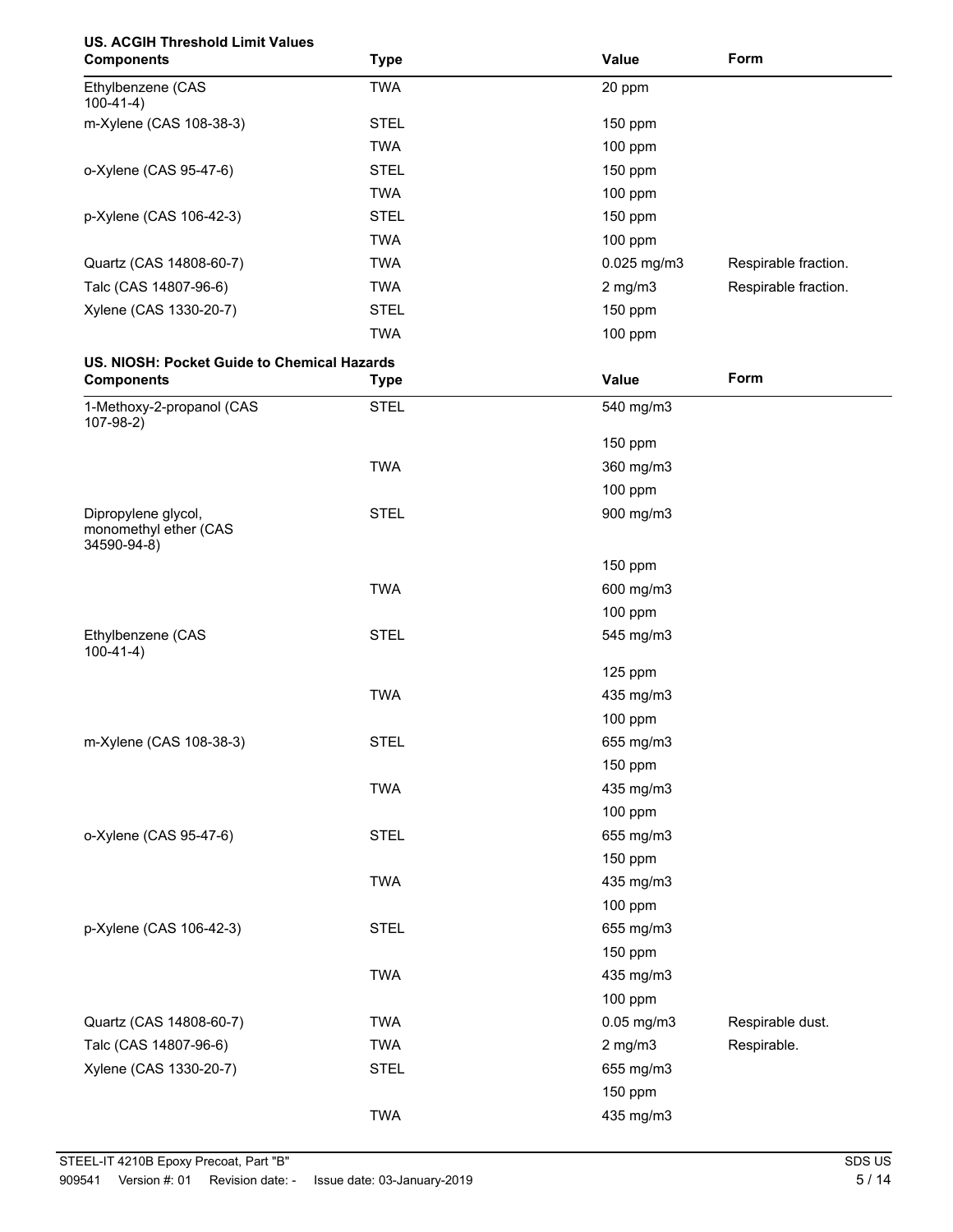| US. NIOSH: Pocket Guide to Chemical Hazards<br><b>Components</b>                                                       | <b>Type</b>                                                                                                                           |                                                   | <b>Value</b>                      |                      | Form                                                                                                                                                                                                                                                                                                                                                                                                    |
|------------------------------------------------------------------------------------------------------------------------|---------------------------------------------------------------------------------------------------------------------------------------|---------------------------------------------------|-----------------------------------|----------------------|---------------------------------------------------------------------------------------------------------------------------------------------------------------------------------------------------------------------------------------------------------------------------------------------------------------------------------------------------------------------------------------------------------|
|                                                                                                                        |                                                                                                                                       |                                                   |                                   | 100 ppm              |                                                                                                                                                                                                                                                                                                                                                                                                         |
| US. Workplace Environmental Exposure Level (WEEL) Guides                                                               |                                                                                                                                       |                                                   |                                   |                      |                                                                                                                                                                                                                                                                                                                                                                                                         |
| <b>Components</b>                                                                                                      | <b>Type</b>                                                                                                                           |                                                   | <b>Value</b>                      |                      |                                                                                                                                                                                                                                                                                                                                                                                                         |
| Triethylenetetramine (CAS<br>$112 - 24 - 3$                                                                            | <b>TWA</b>                                                                                                                            |                                                   |                                   | $6$ mg/m $3$         |                                                                                                                                                                                                                                                                                                                                                                                                         |
|                                                                                                                        |                                                                                                                                       |                                                   | 1 ppm                             |                      |                                                                                                                                                                                                                                                                                                                                                                                                         |
| <b>Biological limit values</b>                                                                                         |                                                                                                                                       |                                                   |                                   |                      |                                                                                                                                                                                                                                                                                                                                                                                                         |
| <b>ACGIH Biological Exposure Indices</b><br><b>Components</b>                                                          | Value                                                                                                                                 | <b>Determinant</b>                                | <b>Specimen</b>                   | <b>Sampling Time</b> |                                                                                                                                                                                                                                                                                                                                                                                                         |
| Ethylbenzene (CAS<br>$100-41-4)$                                                                                       | $0.15$ g/g                                                                                                                            | Sum of<br>mandelic acid<br>and<br>phenylglyoxylic | Creatinine in<br>urine            |                      |                                                                                                                                                                                                                                                                                                                                                                                                         |
| m-Xylene (CAS 108-38-3)                                                                                                | 1.5 $g/g$                                                                                                                             | acid<br>Methylhippuric<br>acids                   | Creatinine in<br>urine            | $\star$              |                                                                                                                                                                                                                                                                                                                                                                                                         |
| o-Xylene (CAS 95-47-6)                                                                                                 | $1.5$ g/g                                                                                                                             | Methylhippuric<br>acids                           | Creatinine in<br>urine            | $\star$              |                                                                                                                                                                                                                                                                                                                                                                                                         |
| p-Xylene (CAS 106-42-3)                                                                                                | $1.5$ g/g                                                                                                                             | Methylhippuric<br>acids                           | Creatinine in<br>urine            | $\star$              |                                                                                                                                                                                                                                                                                                                                                                                                         |
| Xylene (CAS 1330-20-7)                                                                                                 | $1.5$ g/g                                                                                                                             | Methylhippuric<br>acids                           | Creatinine in<br>urine            | $\star$              |                                                                                                                                                                                                                                                                                                                                                                                                         |
| * - For sampling details, please see the source document.                                                              |                                                                                                                                       |                                                   |                                   |                      |                                                                                                                                                                                                                                                                                                                                                                                                         |
| <b>Exposure guidelines</b>                                                                                             |                                                                                                                                       |                                                   |                                   |                      |                                                                                                                                                                                                                                                                                                                                                                                                         |
| US - California OELs: Skin designation<br>1-Methoxy-2-propanol (CAS 107-98-2)<br>US - Tennessee OELs: Skin designation | Dipropylene glycol, monomethyl ether (CAS 34590-94-8) Can be absorbed through the skin.                                               |                                                   | Can be absorbed through the skin. |                      |                                                                                                                                                                                                                                                                                                                                                                                                         |
| US ACGIH Threshold Limit Values: Skin designation                                                                      | Dipropylene glycol, monomethyl ether (CAS 34590-94-8)                                                                                 |                                                   | Can be absorbed through the skin. |                      |                                                                                                                                                                                                                                                                                                                                                                                                         |
|                                                                                                                        | Dipropylene glycol, monomethyl ether (CAS 34590-94-8)<br>Can be absorbed through the skin.<br><b>US WEEL Guides: Skin designation</b> |                                                   |                                   |                      |                                                                                                                                                                                                                                                                                                                                                                                                         |
| Triethylenetetramine (CAS 112-24-3)<br>US. NIOSH: Pocket Guide to Chemical Hazards                                     |                                                                                                                                       |                                                   | Can be absorbed through the skin. |                      |                                                                                                                                                                                                                                                                                                                                                                                                         |
| US. OSHA Table Z-1 Limits for Air Contaminants (29 CFR 1910.1000)                                                      | Dipropylene glycol, monomethyl ether (CAS 34590-94-8) Can be absorbed through the skin.                                               |                                                   |                                   |                      |                                                                                                                                                                                                                                                                                                                                                                                                         |
|                                                                                                                        | Dipropylene glycol, monomethyl ether (CAS 34590-94-8) Can be absorbed through the skin.                                               |                                                   |                                   |                      |                                                                                                                                                                                                                                                                                                                                                                                                         |
| Appropriate engineering<br>controls                                                                                    | acceptable level. Provide eyewash station and safety shower.                                                                          |                                                   |                                   |                      | Explosion-proof general and local exhaust ventilation. Good general ventilation should be used.<br>Ventilation rates should be matched to conditions. If applicable, use process enclosures, local<br>exhaust ventilation, or other engineering controls to maintain airborne levels below recommended<br>exposure limits. If exposure limits have not been established, maintain airborne levels to an |
| Individual protection measures, such as personal protective equipment<br><b>Eye/face protection</b>                    |                                                                                                                                       |                                                   |                                   |                      | Wear safety glasses with side shields (or goggles). Wear face shield if there is risk of splashes.                                                                                                                                                                                                                                                                                                      |
| <b>Skin protection</b><br><b>Hand protection</b>                                                                       | gloves supplier, who can inform about the breakthrough time of the glove material.                                                    |                                                   |                                   |                      | Wear appropriate chemical resistant gloves. Be aware that the liquid may penetrate the gloves.<br>Frequent change is advisable. The most suitable glove must be chosen in consultation with the                                                                                                                                                                                                         |
| <b>Skin protection</b><br><b>Other</b>                                                                                 |                                                                                                                                       |                                                   |                                   |                      | Wear appropriate chemical resistant clothing. Use of an impervious apron is recommended.                                                                                                                                                                                                                                                                                                                |
| <b>Respiratory protection</b>                                                                                          | combination filter (dust and gas filter) during spraying operations.                                                                  |                                                   |                                   |                      | If engineering controls do not maintain airborne concentrations below recommended exposure<br>limits (where applicable) or to an acceptable level (in countries where exposure limits have not<br>been established), an approved respirator must be worn. Wear respiratory protection with                                                                                                              |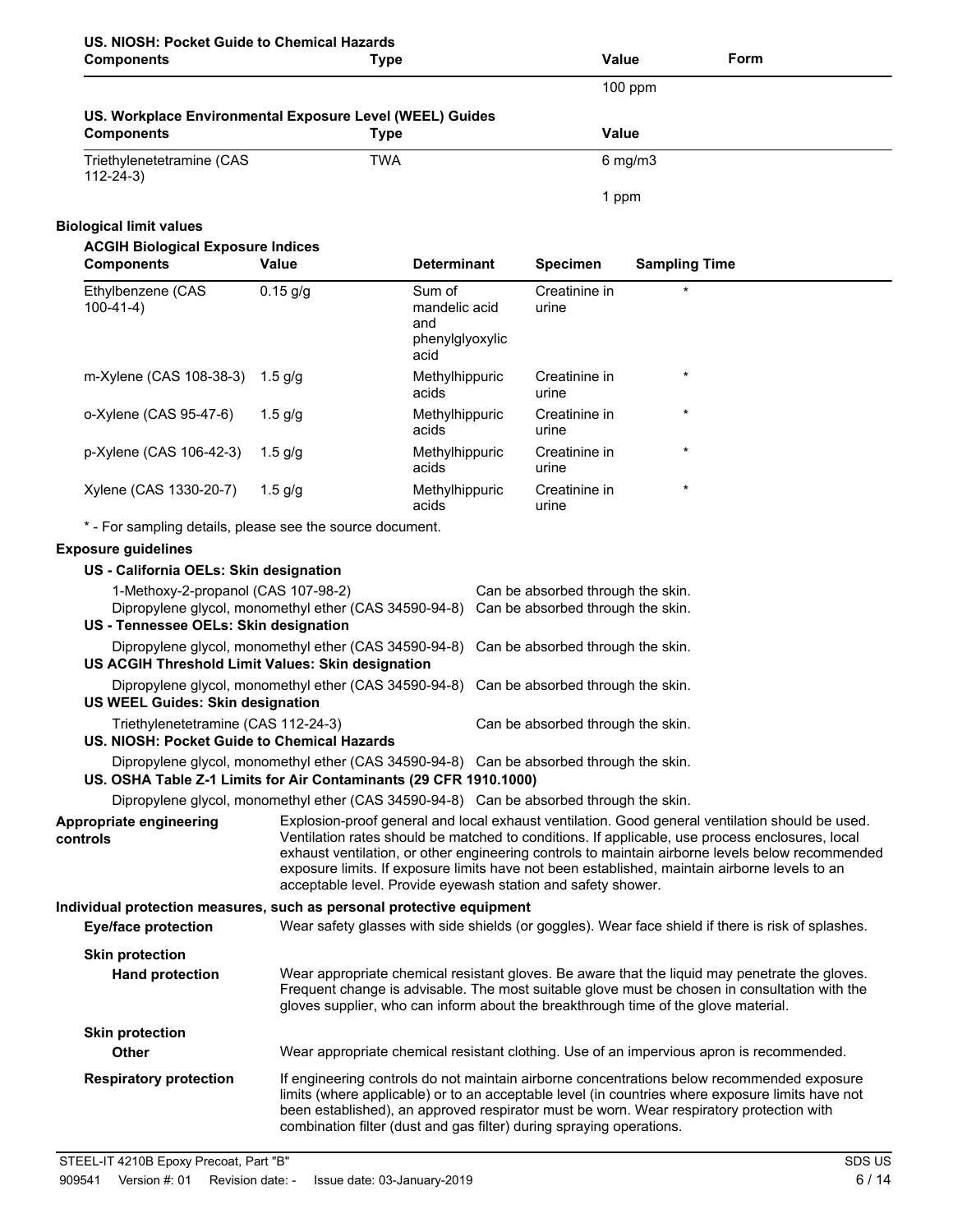**General hygiene considerations**

**Thermal hazards** Wear appropriate thermal protective clothing, when necessary.

Observe any medical surveillance requirements. Always observe good personal hygiene measures, such as washing after handling the material and before eating, drinking, and/or smoking. Routinely wash work clothing and protective equipment to remove contaminants. Contaminated work clothing should not be allowed out of the workplace.

## **9. Physical and chemical properties**

| Appearance                                        |                                                                                                                                                   |
|---------------------------------------------------|---------------------------------------------------------------------------------------------------------------------------------------------------|
| <b>Physical state</b>                             | Liquid.                                                                                                                                           |
| Form                                              | Light tan liquid.                                                                                                                                 |
| Color                                             | Light tan.                                                                                                                                        |
| Odor                                              | Characteristic of solvents.                                                                                                                       |
| <b>Odor threshold</b>                             | Not available.                                                                                                                                    |
| pH                                                | Not available.                                                                                                                                    |
| Melting point/freezing point                      | Not available.                                                                                                                                    |
| Initial boiling point and boiling<br>range        | 280 - 371 °F (137.8 - 188.3 °C)                                                                                                                   |
| <b>Flash point</b>                                | 82.0 °F (27.8 °C)                                                                                                                                 |
| <b>Evaporation rate</b>                           | Slower than ether.                                                                                                                                |
| Flammability (solid, gas)                         | Not applicable.                                                                                                                                   |
| Upper/lower flammability or explosive limits      |                                                                                                                                                   |
| <b>Flammability limit - lower</b><br>(%)          | 1%                                                                                                                                                |
| <b>Flammability limit - upper</b><br>$(\%)$       | Not available.                                                                                                                                    |
| Explosive limit - lower (%)                       | Not available.                                                                                                                                    |
| Explosive limit - upper (%)                       | Not available.                                                                                                                                    |
| Vapor pressure                                    | Not available.                                                                                                                                    |
| Vapor density                                     | $> 1$ (air=1)                                                                                                                                     |
| <b>Relative density</b>                           | 1.252 (H20=1)                                                                                                                                     |
| <b>Relative density temperature</b>               | 77 °F (25 °C)                                                                                                                                     |
| Solubility(ies)                                   |                                                                                                                                                   |
| <b>Solubility (water)</b>                         | 2g/100g, Moderately soluble in water.                                                                                                             |
| <b>Partition coefficient</b><br>(n-octanol/water) | Not available.                                                                                                                                    |
| <b>Auto-ignition temperature</b>                  | Not available.                                                                                                                                    |
| <b>Decomposition temperature</b>                  | Not available.                                                                                                                                    |
| <b>Viscosity</b>                                  | Not available.                                                                                                                                    |
| <b>Other information</b>                          | Not available.                                                                                                                                    |
| <b>Explosive properties</b>                       | Not explosive.                                                                                                                                    |
| <b>Oxidizing properties</b>                       | Not oxidizing.                                                                                                                                    |
| <b>VOC</b>                                        | 423.8 g/l Test Method: Product Formulation Data                                                                                                   |
| 10. Stability and reactivity                      |                                                                                                                                                   |
| <b>Reactivity</b>                                 | The product is stable and non-reactive under normal conditions of use, storage and transport.                                                     |
| <b>Chemical stability</b>                         | Material is stable under normal conditions.                                                                                                       |
| <b>Possibility of hazardous</b><br>reactions      | No dangerous reaction known under conditions of normal use.                                                                                       |
| <b>Conditions to avoid</b>                        | Avoid heat, sparks, open flames and other ignition sources. Avoid temperatures exceeding the<br>flash point. Contact with incompatible materials. |
| Incompatible materials                            | Strong acids. Strong oxidizing agents. Strong reducing agents. Halogens.                                                                          |
| <b>Hazardous decomposition</b><br>products        | Thermal decomposition of this product can generate carbon monoxide and carbon dioxide.<br>Aldehydes. Nitrogen compounds. Metal oxides.            |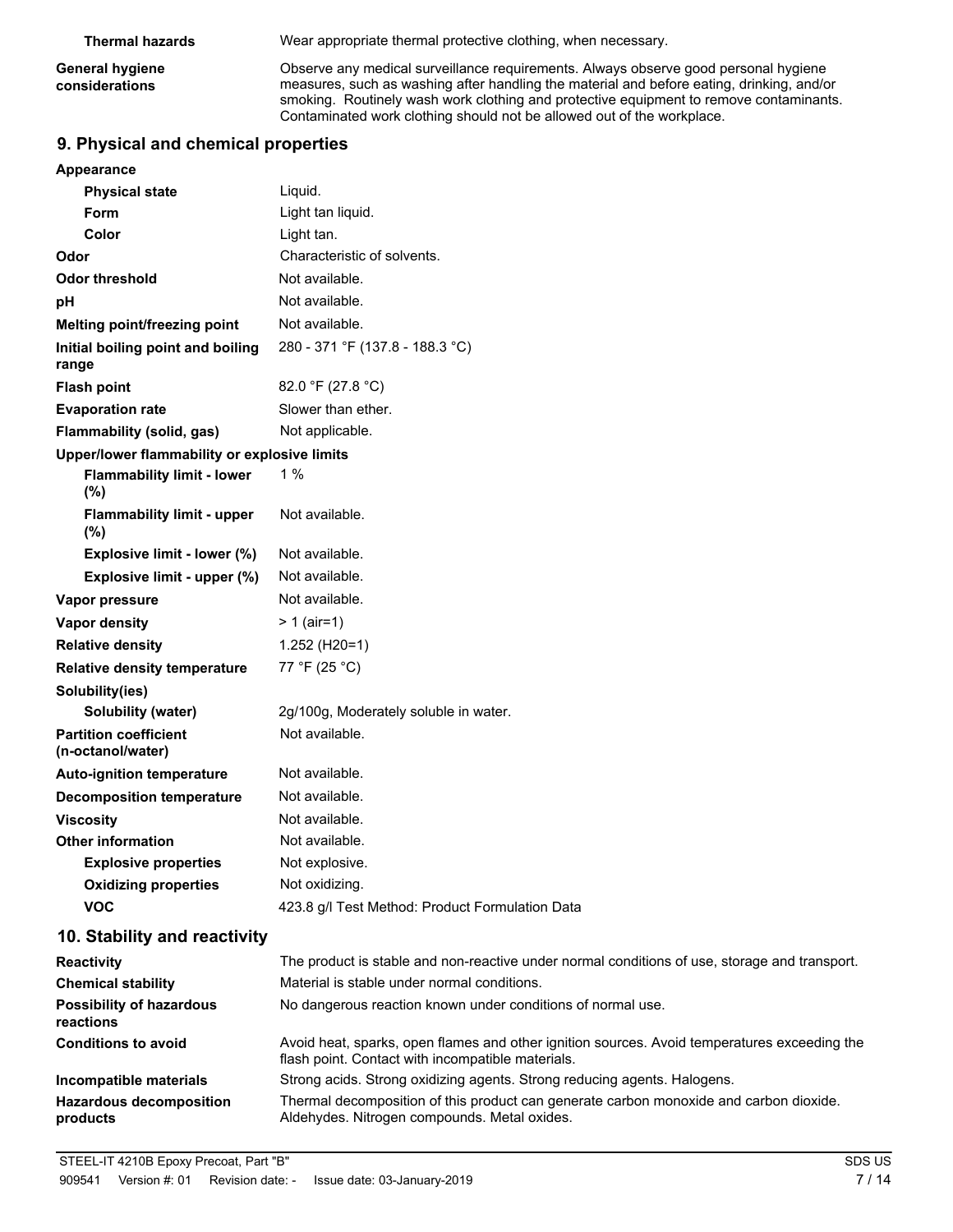## **11. Toxicological information**

## **Information on likely routes of exposure**

| <b>Inhalation</b>                                                                  | Causes damage to organs through prolonged or repeated exposure by inhalation. May cause<br>drowsiness and dizziness. Headache. Nausea, vomiting. May cause irritation to the respiratory<br>system.                                                                                                                                                                                                                                                    |
|------------------------------------------------------------------------------------|--------------------------------------------------------------------------------------------------------------------------------------------------------------------------------------------------------------------------------------------------------------------------------------------------------------------------------------------------------------------------------------------------------------------------------------------------------|
| <b>Skin contact</b>                                                                | Causes skin irritation. May cause an allergic skin reaction.                                                                                                                                                                                                                                                                                                                                                                                           |
| Eye contact                                                                        | Causes serious eye damage.                                                                                                                                                                                                                                                                                                                                                                                                                             |
| Ingestion                                                                          | May cause discomfort if swallowed.                                                                                                                                                                                                                                                                                                                                                                                                                     |
| Symptoms related to the<br>physical, chemical and<br>toxicological characteristics | May cause drowsiness and dizziness. Narcosis. Headache. Nausea, vomiting. Behavioral<br>changes. Decrease in motor functions. Causes severe eye damage. Symptoms may include<br>stinging, tearing, redness, swelling, and blurred vision. Permanent eye damage including<br>blindness could result. May cause respiratory irritation. Skin irritation. May cause redness and<br>pain. May cause an allergic skin reaction. Dermatitis. Rash. Jaundice. |

#### **Information on toxicological effects**

**Acute toxicity**

| <b>Components</b> |                                                       | <b>Species</b> | <b>Test Results</b> |  |  |
|-------------------|-------------------------------------------------------|----------------|---------------------|--|--|
|                   | 1-Methoxy-2-propanol (CAS 107-98-2)                   |                |                     |  |  |
|                   | <b>Acute</b>                                          |                |                     |  |  |
|                   | <b>Dermal</b>                                         |                |                     |  |  |
|                   | LD50                                                  | Rabbit         | 13000 mg/kg         |  |  |
|                   | Oral                                                  |                |                     |  |  |
|                   | LD50                                                  | Rat            | > 5000 mg/kg        |  |  |
|                   | Dipropylene glycol, monomethyl ether (CAS 34590-94-8) |                |                     |  |  |
|                   | <b>Acute</b>                                          |                |                     |  |  |
|                   | <b>Dermal</b>                                         |                |                     |  |  |
|                   | LD50                                                  | Rabbit         | 10 g/kg             |  |  |
|                   | Ethylbenzene (CAS 100-41-4)                           |                |                     |  |  |
|                   | <b>Acute</b><br><b>Dermal</b>                         |                |                     |  |  |
|                   | LD50                                                  | Rabbit         | 15400 mg/kg         |  |  |
|                   | Inhalation                                            |                |                     |  |  |
|                   | <b>LC50</b>                                           | Rat            | 17.4 mg/l, 4 hours  |  |  |
|                   | Oral                                                  |                |                     |  |  |
|                   | LD50                                                  | Rat            | 3500 - 4700 mg/kg   |  |  |
|                   | m-Xylene (CAS 108-38-3)                               |                |                     |  |  |
|                   | <b>Acute</b>                                          |                |                     |  |  |
|                   | Oral                                                  |                |                     |  |  |
|                   | LD50                                                  | Rat            | 5011 mg/kg          |  |  |
|                   | o-Xylene (CAS 95-47-6)                                |                |                     |  |  |
|                   | <b>Acute</b>                                          |                |                     |  |  |
|                   | <b>Dermal</b>                                         |                |                     |  |  |
|                   | LD50                                                  | Rabbit         | > 43 g/kg           |  |  |
|                   | <b>Inhalation</b>                                     |                |                     |  |  |
|                   | <b>LC50</b>                                           | Rat            | 6350 ppm, 4 Hours   |  |  |
|                   | Oral<br>LD50                                          | Rat            | 3608 mg/kg          |  |  |
|                   |                                                       |                |                     |  |  |
|                   | Polyamide Resin (CAS 68410-23-1)                      |                |                     |  |  |
|                   | <b>Acute</b><br>Oral                                  |                |                     |  |  |
|                   | LD50                                                  | Rat            | > 5000 mg/kg        |  |  |
|                   |                                                       |                |                     |  |  |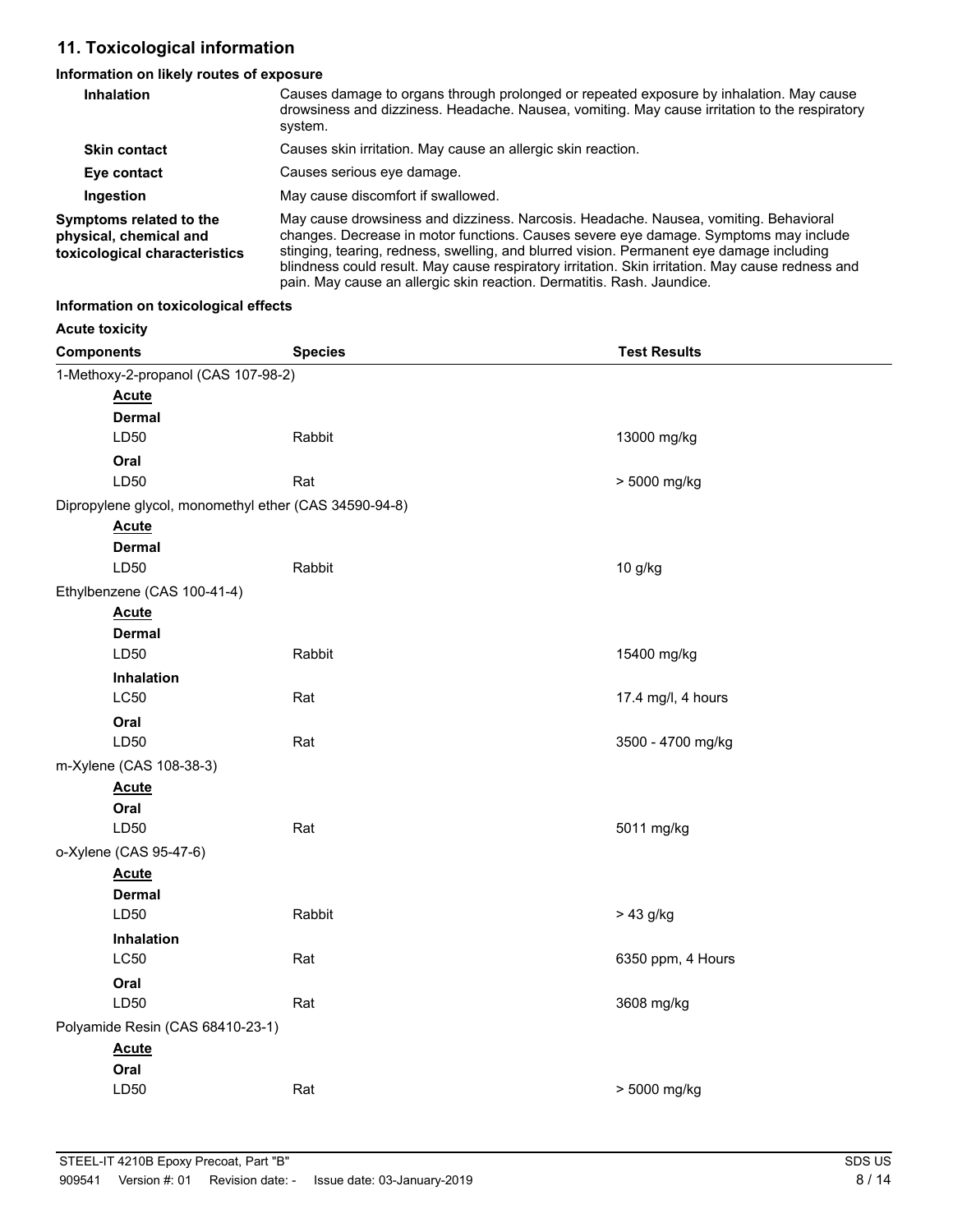| <b>Components</b>                                                                                                                                                                                    | <b>Species</b>                                                                                                                                                                                                              |                                                                                                                                                                                                                                                                                              | <b>Test Results</b> |
|------------------------------------------------------------------------------------------------------------------------------------------------------------------------------------------------------|-----------------------------------------------------------------------------------------------------------------------------------------------------------------------------------------------------------------------------|----------------------------------------------------------------------------------------------------------------------------------------------------------------------------------------------------------------------------------------------------------------------------------------------|---------------------|
| p-Xylene (CAS 106-42-3)                                                                                                                                                                              |                                                                                                                                                                                                                             |                                                                                                                                                                                                                                                                                              |                     |
| <b>Acute</b>                                                                                                                                                                                         |                                                                                                                                                                                                                             |                                                                                                                                                                                                                                                                                              |                     |
| <b>Dermal</b>                                                                                                                                                                                        |                                                                                                                                                                                                                             |                                                                                                                                                                                                                                                                                              |                     |
| LD50                                                                                                                                                                                                 | Rabbit                                                                                                                                                                                                                      |                                                                                                                                                                                                                                                                                              | $> 43$ g/kg         |
| <b>Inhalation</b>                                                                                                                                                                                    |                                                                                                                                                                                                                             |                                                                                                                                                                                                                                                                                              |                     |
| <b>LC50</b>                                                                                                                                                                                          | Rat                                                                                                                                                                                                                         |                                                                                                                                                                                                                                                                                              | 6580 ppm, 4 Hours   |
| Vapor                                                                                                                                                                                                |                                                                                                                                                                                                                             |                                                                                                                                                                                                                                                                                              |                     |
| <b>LC50</b>                                                                                                                                                                                          | Rat                                                                                                                                                                                                                         |                                                                                                                                                                                                                                                                                              | 20 mg/l, 4 Hours    |
| Oral                                                                                                                                                                                                 |                                                                                                                                                                                                                             |                                                                                                                                                                                                                                                                                              |                     |
| LD50                                                                                                                                                                                                 | Rat                                                                                                                                                                                                                         |                                                                                                                                                                                                                                                                                              | 4029 mg/kg          |
| Talc (CAS 14807-96-6)                                                                                                                                                                                |                                                                                                                                                                                                                             |                                                                                                                                                                                                                                                                                              |                     |
| <u>Acute</u>                                                                                                                                                                                         |                                                                                                                                                                                                                             |                                                                                                                                                                                                                                                                                              |                     |
| Oral                                                                                                                                                                                                 |                                                                                                                                                                                                                             |                                                                                                                                                                                                                                                                                              |                     |
| LD50                                                                                                                                                                                                 | Rat                                                                                                                                                                                                                         |                                                                                                                                                                                                                                                                                              | > 5000 mg/kg        |
| Triethylenetetramine (CAS 112-24-3)                                                                                                                                                                  |                                                                                                                                                                                                                             |                                                                                                                                                                                                                                                                                              |                     |
| <u>Acute</u>                                                                                                                                                                                         |                                                                                                                                                                                                                             |                                                                                                                                                                                                                                                                                              |                     |
| Dermal                                                                                                                                                                                               |                                                                                                                                                                                                                             |                                                                                                                                                                                                                                                                                              |                     |
| LD50                                                                                                                                                                                                 | Rabbit                                                                                                                                                                                                                      |                                                                                                                                                                                                                                                                                              | 805 mg/kg           |
| Xylene (CAS 1330-20-7)                                                                                                                                                                               |                                                                                                                                                                                                                             |                                                                                                                                                                                                                                                                                              |                     |
| <b>Acute</b>                                                                                                                                                                                         |                                                                                                                                                                                                                             |                                                                                                                                                                                                                                                                                              |                     |
| Oral<br>LD50                                                                                                                                                                                         | Rat                                                                                                                                                                                                                         |                                                                                                                                                                                                                                                                                              | 3523 mg/kg          |
|                                                                                                                                                                                                      |                                                                                                                                                                                                                             |                                                                                                                                                                                                                                                                                              |                     |
| <b>Skin corrosion/irritation</b>                                                                                                                                                                     | Causes skin irritation.                                                                                                                                                                                                     |                                                                                                                                                                                                                                                                                              |                     |
| Serious eye damage/eye<br>irritation                                                                                                                                                                 | Causes serious eye damage.                                                                                                                                                                                                  |                                                                                                                                                                                                                                                                                              |                     |
| Respiratory or skin sensitization                                                                                                                                                                    |                                                                                                                                                                                                                             |                                                                                                                                                                                                                                                                                              |                     |
| <b>Respiratory sensitization</b>                                                                                                                                                                     | Not a respiratory sensitizer.                                                                                                                                                                                               |                                                                                                                                                                                                                                                                                              |                     |
| <b>Skin sensitization</b>                                                                                                                                                                            | May cause an allergic skin reaction.                                                                                                                                                                                        |                                                                                                                                                                                                                                                                                              |                     |
| <b>Germ cell mutagenicity</b>                                                                                                                                                                        | No data available to indicate product or any components present at greater than 0.1% are<br>mutagenic or genotoxic.                                                                                                         |                                                                                                                                                                                                                                                                                              |                     |
| Carcinogenicity                                                                                                                                                                                      | May cause cancer.                                                                                                                                                                                                           |                                                                                                                                                                                                                                                                                              |                     |
| IARC Monographs. Overall Evaluation of Carcinogenicity                                                                                                                                               |                                                                                                                                                                                                                             |                                                                                                                                                                                                                                                                                              |                     |
| Ethylbenzene (CAS 100-41-4)<br>m-Xylene (CAS 108-38-3)<br>o-Xylene (CAS 95-47-6)<br>p-Xylene (CAS 106-42-3)<br>Quartz (CAS 14808-60-7)<br>Xylene (CAS 1330-20-7)<br><b>NTP Report on Carcinogens</b> |                                                                                                                                                                                                                             | 2B Possibly carcinogenic to humans.<br>3 Not classifiable as to carcinogenicity to humans.<br>3 Not classifiable as to carcinogenicity to humans.<br>3 Not classifiable as to carcinogenicity to humans.<br>1 Carcinogenic to humans.<br>3 Not classifiable as to carcinogenicity to humans. |                     |
| Quartz (CAS 14808-60-7)                                                                                                                                                                              |                                                                                                                                                                                                                             |                                                                                                                                                                                                                                                                                              |                     |
|                                                                                                                                                                                                      | Known To Be Human Carcinogen.<br>OSHA Specifically Regulated Substances (29 CFR 1910.1001-1053)                                                                                                                             |                                                                                                                                                                                                                                                                                              |                     |
| Quartz (CAS 14808-60-7)                                                                                                                                                                              |                                                                                                                                                                                                                             | Cancer                                                                                                                                                                                                                                                                                       |                     |
| <b>Reproductive toxicity</b>                                                                                                                                                                         | Based on available data, the classification criteria are not met. However: Components in this<br>product have been shown to cause birth defects and reproductive disorders in laboratory animals.                           |                                                                                                                                                                                                                                                                                              |                     |
| Specific target organ toxicity -<br>single exposure                                                                                                                                                  | May cause respiratory irritation. May cause drowsiness and dizziness.                                                                                                                                                       |                                                                                                                                                                                                                                                                                              |                     |
| Specific target organ toxicity -<br>repeated exposure                                                                                                                                                | Causes damage to organs (lungs) through prolonged or repeated exposure by inhalation. May<br>cause damage to organs (central nervous system, kidneys, liver, hearing organs) through<br>prolonged or repeated exposure.     |                                                                                                                                                                                                                                                                                              |                     |
| <b>Aspiration hazard</b>                                                                                                                                                                             | Due to lack of data the classification is not possible.                                                                                                                                                                     |                                                                                                                                                                                                                                                                                              |                     |
| <b>Chronic effects</b>                                                                                                                                                                               | Causes damage to organs through prolonged or repeated exposure. May cause damage to<br>organs through prolonged or repeated exposure. Prolonged inhalation may be harmful. Prolonged<br>exposure may cause chronic effects. |                                                                                                                                                                                                                                                                                              |                     |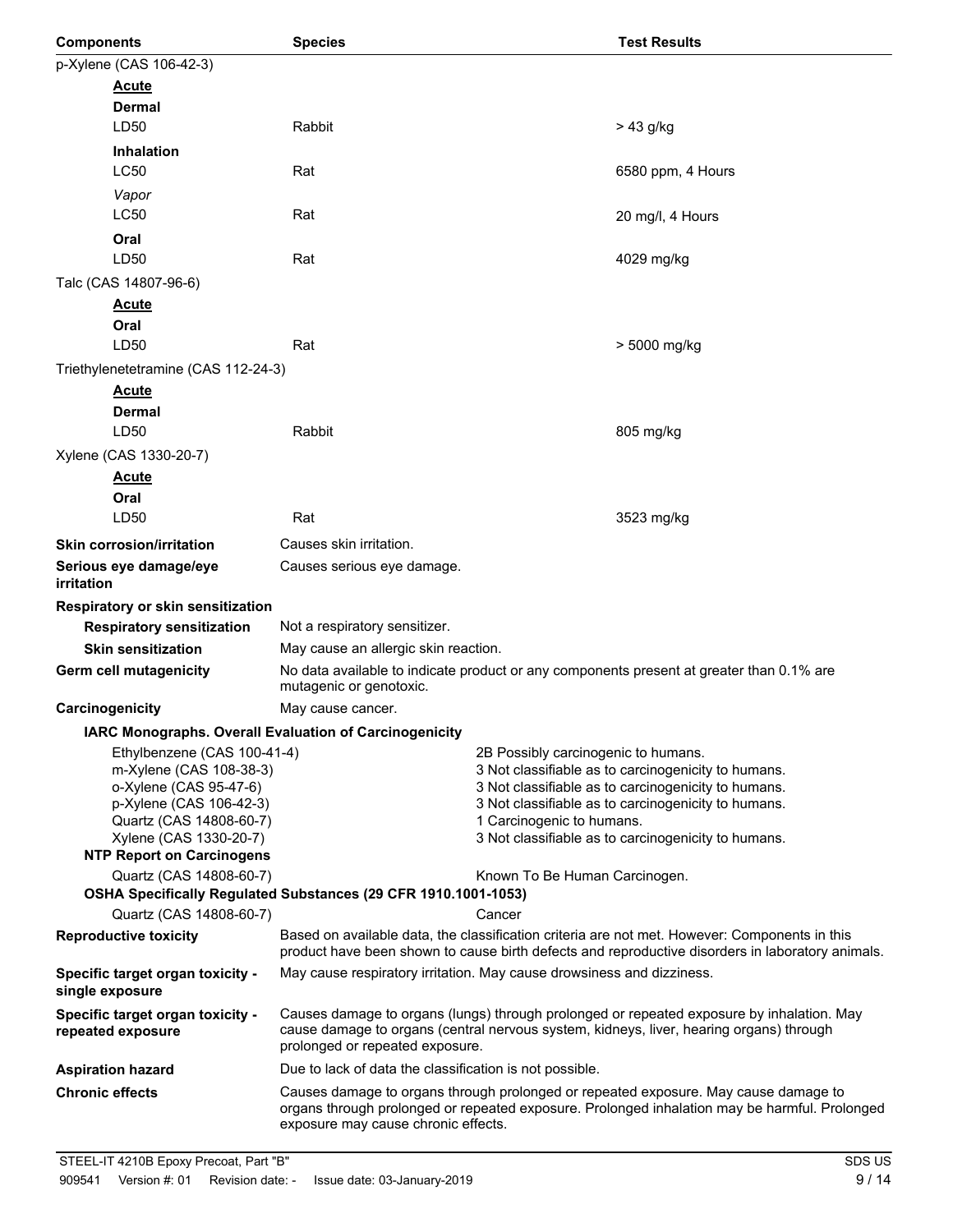## **12. Ecological information**

| <b>Ecotoxicity</b>                                    |              | Toxic to aquatic life with long lasting effects.        |                                                                    |                                                                                                                                                                                                        |
|-------------------------------------------------------|--------------|---------------------------------------------------------|--------------------------------------------------------------------|--------------------------------------------------------------------------------------------------------------------------------------------------------------------------------------------------------|
| <b>Components</b>                                     |              | <b>Species</b>                                          |                                                                    | <b>Test Results</b>                                                                                                                                                                                    |
| Dipropylene glycol, monomethyl ether (CAS 34590-94-8) |              |                                                         |                                                                    |                                                                                                                                                                                                        |
| <b>Aquatic</b>                                        |              |                                                         |                                                                    |                                                                                                                                                                                                        |
| Acute                                                 |              |                                                         |                                                                    |                                                                                                                                                                                                        |
| Crustacea                                             | <b>LC50</b>  | Daphnia magna                                           |                                                                    | 1919 mg/l, 48 hours                                                                                                                                                                                    |
| Fish                                                  | <b>LC50</b>  | Pimephales promelas                                     |                                                                    | > 10000 mg/l, 96 hours                                                                                                                                                                                 |
| Chronic                                               |              |                                                         |                                                                    |                                                                                                                                                                                                        |
| Crustacea                                             | <b>NOAEL</b> | Daphnia magna                                           |                                                                    | 0.5 mg/l, 22 days                                                                                                                                                                                      |
| Ethylbenzene (CAS 100-41-4)                           |              |                                                         |                                                                    |                                                                                                                                                                                                        |
| <b>Aquatic</b>                                        |              |                                                         |                                                                    |                                                                                                                                                                                                        |
| Acute<br>Crustacea                                    | <b>EC50</b>  | Water flea (Daphnia magna)                              |                                                                    | 1.81 - 2.38 mg/l, 48 hours                                                                                                                                                                             |
| Fish                                                  | LC50         | Rainbow trout, donaldson trout                          |                                                                    | 4.2 mg/l, 96 hours                                                                                                                                                                                     |
|                                                       |              | (Oncorhynchus mykiss)                                   |                                                                    |                                                                                                                                                                                                        |
| Chronic                                               |              |                                                         |                                                                    |                                                                                                                                                                                                        |
| Crustacea                                             | <b>EC50</b>  | Ceriodaphnia dubia                                      |                                                                    | 3.6 mg/l, 7 days                                                                                                                                                                                       |
| m-Xylene (CAS 108-38-3)                               |              |                                                         |                                                                    |                                                                                                                                                                                                        |
| <b>Aquatic</b>                                        |              |                                                         |                                                                    |                                                                                                                                                                                                        |
| Acute                                                 |              |                                                         |                                                                    |                                                                                                                                                                                                        |
| Fish                                                  | LC50         | Oncorhynchus mykiss                                     |                                                                    | 8.4 mg/l, 96 Hours                                                                                                                                                                                     |
| o-Xylene (CAS 95-47-6)                                |              |                                                         |                                                                    |                                                                                                                                                                                                        |
| <b>Aquatic</b>                                        |              |                                                         |                                                                    |                                                                                                                                                                                                        |
| Algae                                                 | <b>EC50</b>  | Selenastrum capricornutum                               |                                                                    | 4.7 mg/l, 72 Hours                                                                                                                                                                                     |
| Fish                                                  | <b>LC50</b>  | Oncorhynchus mykiss                                     |                                                                    | 7.6 mg/l, 96 hours                                                                                                                                                                                     |
| p-Xylene (CAS 106-42-3)                               |              |                                                         |                                                                    |                                                                                                                                                                                                        |
| <b>Aquatic</b>                                        |              |                                                         |                                                                    |                                                                                                                                                                                                        |
| Algae                                                 | <b>EC50</b>  |                                                         | Pseudokirchnerella subcapitata                                     | 3.2 mg/l, 72 Hours                                                                                                                                                                                     |
| Crustacea                                             | <b>EC50</b>  | Daphnia magna                                           |                                                                    | 8.5 mg/l, 48 Hours                                                                                                                                                                                     |
| Fish                                                  | <b>LC50</b>  | Oncorhynchus mykiss                                     |                                                                    | 2.6 mg/l, 96 hours                                                                                                                                                                                     |
| Xylene (CAS 1330-20-7)                                |              |                                                         |                                                                    |                                                                                                                                                                                                        |
| <b>Aquatic</b>                                        |              |                                                         |                                                                    |                                                                                                                                                                                                        |
| Fish                                                  | LC50         | Rainbow trout, donaldson trout<br>(Oncorhynchus mykiss) |                                                                    | 2.6 mg/l, 96 hours                                                                                                                                                                                     |
| Persistence and degradability                         |              |                                                         | No data is available on the degradability of this product.         |                                                                                                                                                                                                        |
| <b>Bioaccumulative potential</b>                      |              |                                                         |                                                                    |                                                                                                                                                                                                        |
| Partition coefficient n-octanol / water (log Kow)     |              |                                                         |                                                                    |                                                                                                                                                                                                        |
| Ethylbenzene (CAS 100-41-4)<br>Xylene (CAS 1330-20-7) |              |                                                         | 3.15<br>$3.12 - 3.2$                                               |                                                                                                                                                                                                        |
| m-Xylene (CAS 108-38-3)                               |              |                                                         | 3.2                                                                |                                                                                                                                                                                                        |
| o-Xylene (CAS 95-47-6)                                |              |                                                         | 3.12                                                               |                                                                                                                                                                                                        |
| p-Xylene (CAS 106-42-3)                               |              |                                                         | 3.15                                                               |                                                                                                                                                                                                        |
| <b>Mobility in soil</b>                               |              |                                                         | This product is moderately water soluble and may disperse in soil. |                                                                                                                                                                                                        |
| Other adverse effects                                 | potential.   |                                                         |                                                                    | The product contains volatile organic compounds which have a photochemical ozone creation                                                                                                              |
| 13. Disposal considerations                           |              |                                                         |                                                                    |                                                                                                                                                                                                        |
| <b>Disposal instructions</b>                          |              |                                                         |                                                                    | Collect and reclaim or dispose in sealed containers at licensed waste disposal site. Do not allow<br>this material to drain into sewers/water supplies. Do not contaminate ponds, waterways or ditches |
|                                                       |              |                                                         |                                                                    | with chemical or used container. Dispose of contents/container in accordance with                                                                                                                      |
|                                                       |              | local/regional/national/international regulations.      |                                                                    |                                                                                                                                                                                                        |
| <b>Local disposal regulations</b>                     |              |                                                         | Dispose in accordance with all applicable regulations.             |                                                                                                                                                                                                        |

STEEL-IT 4210B Epoxy Precoat, Part "B" SDS US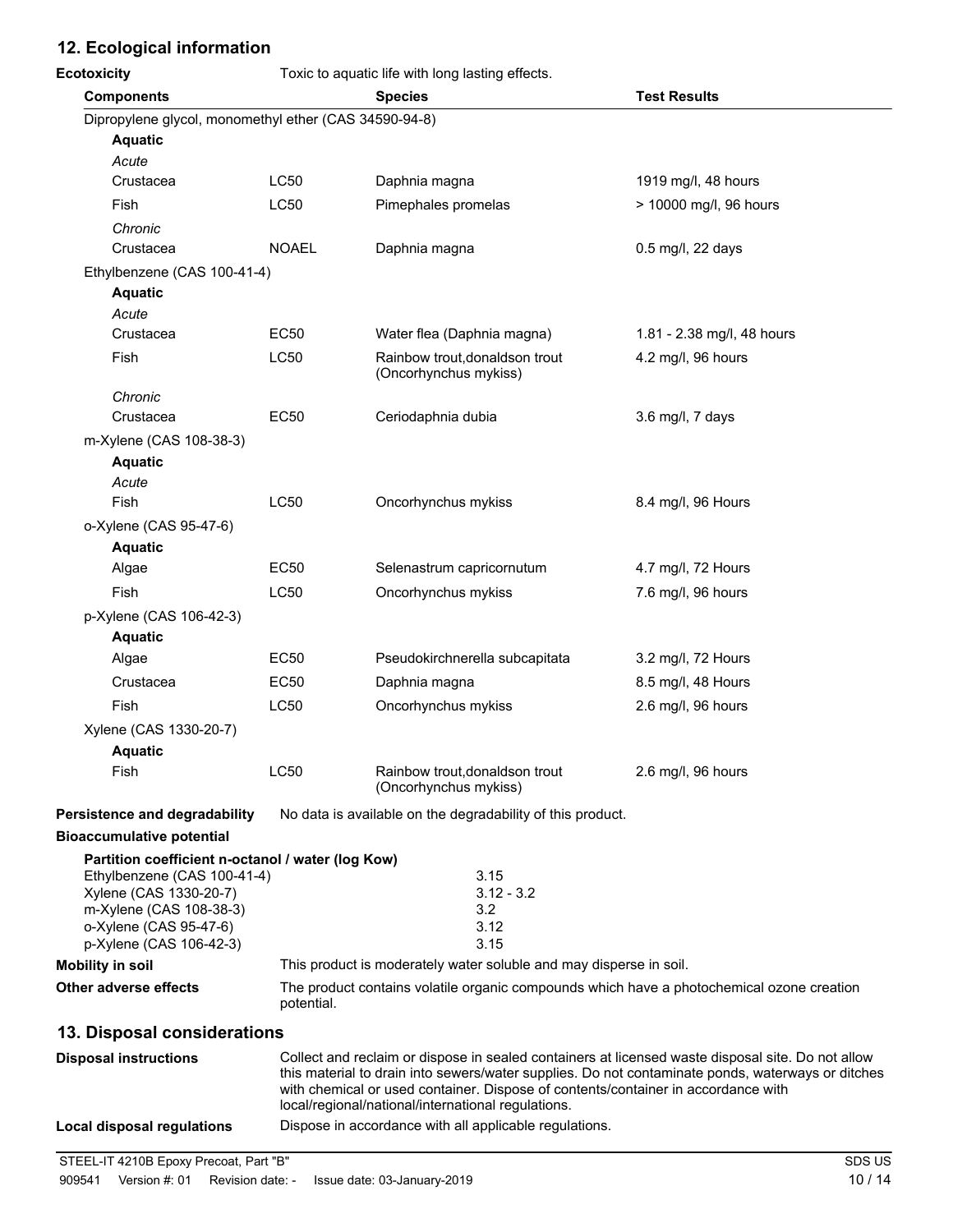| The waste code should be assigned in discussion between the user, the producer and the waste<br>Hazardous waste code<br>disposal company.<br>Dispose of in accordance with local regulations. Empty containers or liners may retain some<br>Waste from residues / unused<br>product residues. This material and its container must be disposed of in a safe manner.<br>products<br>Since emptied containers may retain product residue, follow label warnings even after container is<br><b>Contaminated packaging</b><br>emptied. Empty containers should be taken to an approved waste handling site for recycling or<br>disposal.<br>14. Transport information<br><b>DOT</b><br><b>UN1263</b><br>UN number<br>Paint<br>UN proper shipping name<br><b>Transport hazard class(es)</b><br>3<br><b>Class</b><br><b>Subsidiary risk</b><br>$\qquad \qquad \blacksquare$<br>3<br>Label(s)<br>$\mathbf{III}$<br>Packing group<br><b>Environmental hazards</b><br>Yes<br><b>Marine pollutant</b><br>Special precautions for user Read safety instructions, SDS and emergency procedures before handling.<br><b>Special provisions</b><br>B1, B52, IB3, T2, TP1, TP29<br><b>Packaging exceptions</b><br>150<br>173<br>Packaging non bulk<br>242<br>Packaging bulk<br><b>IATA</b><br><b>UN1263</b><br>UN number<br>UN proper shipping name<br>Paint<br>Transport hazard class(es)<br><b>Class</b><br>3<br><b>Subsidiary risk</b><br>3<br>Label(s) |  |
|--------------------------------------------------------------------------------------------------------------------------------------------------------------------------------------------------------------------------------------------------------------------------------------------------------------------------------------------------------------------------------------------------------------------------------------------------------------------------------------------------------------------------------------------------------------------------------------------------------------------------------------------------------------------------------------------------------------------------------------------------------------------------------------------------------------------------------------------------------------------------------------------------------------------------------------------------------------------------------------------------------------------------------------------------------------------------------------------------------------------------------------------------------------------------------------------------------------------------------------------------------------------------------------------------------------------------------------------------------------------------------------------------------------------------------------------|--|
|                                                                                                                                                                                                                                                                                                                                                                                                                                                                                                                                                                                                                                                                                                                                                                                                                                                                                                                                                                                                                                                                                                                                                                                                                                                                                                                                                                                                                                            |  |
|                                                                                                                                                                                                                                                                                                                                                                                                                                                                                                                                                                                                                                                                                                                                                                                                                                                                                                                                                                                                                                                                                                                                                                                                                                                                                                                                                                                                                                            |  |
|                                                                                                                                                                                                                                                                                                                                                                                                                                                                                                                                                                                                                                                                                                                                                                                                                                                                                                                                                                                                                                                                                                                                                                                                                                                                                                                                                                                                                                            |  |
|                                                                                                                                                                                                                                                                                                                                                                                                                                                                                                                                                                                                                                                                                                                                                                                                                                                                                                                                                                                                                                                                                                                                                                                                                                                                                                                                                                                                                                            |  |
|                                                                                                                                                                                                                                                                                                                                                                                                                                                                                                                                                                                                                                                                                                                                                                                                                                                                                                                                                                                                                                                                                                                                                                                                                                                                                                                                                                                                                                            |  |
|                                                                                                                                                                                                                                                                                                                                                                                                                                                                                                                                                                                                                                                                                                                                                                                                                                                                                                                                                                                                                                                                                                                                                                                                                                                                                                                                                                                                                                            |  |
|                                                                                                                                                                                                                                                                                                                                                                                                                                                                                                                                                                                                                                                                                                                                                                                                                                                                                                                                                                                                                                                                                                                                                                                                                                                                                                                                                                                                                                            |  |
|                                                                                                                                                                                                                                                                                                                                                                                                                                                                                                                                                                                                                                                                                                                                                                                                                                                                                                                                                                                                                                                                                                                                                                                                                                                                                                                                                                                                                                            |  |
|                                                                                                                                                                                                                                                                                                                                                                                                                                                                                                                                                                                                                                                                                                                                                                                                                                                                                                                                                                                                                                                                                                                                                                                                                                                                                                                                                                                                                                            |  |
|                                                                                                                                                                                                                                                                                                                                                                                                                                                                                                                                                                                                                                                                                                                                                                                                                                                                                                                                                                                                                                                                                                                                                                                                                                                                                                                                                                                                                                            |  |
|                                                                                                                                                                                                                                                                                                                                                                                                                                                                                                                                                                                                                                                                                                                                                                                                                                                                                                                                                                                                                                                                                                                                                                                                                                                                                                                                                                                                                                            |  |
|                                                                                                                                                                                                                                                                                                                                                                                                                                                                                                                                                                                                                                                                                                                                                                                                                                                                                                                                                                                                                                                                                                                                                                                                                                                                                                                                                                                                                                            |  |
|                                                                                                                                                                                                                                                                                                                                                                                                                                                                                                                                                                                                                                                                                                                                                                                                                                                                                                                                                                                                                                                                                                                                                                                                                                                                                                                                                                                                                                            |  |
|                                                                                                                                                                                                                                                                                                                                                                                                                                                                                                                                                                                                                                                                                                                                                                                                                                                                                                                                                                                                                                                                                                                                                                                                                                                                                                                                                                                                                                            |  |
|                                                                                                                                                                                                                                                                                                                                                                                                                                                                                                                                                                                                                                                                                                                                                                                                                                                                                                                                                                                                                                                                                                                                                                                                                                                                                                                                                                                                                                            |  |
|                                                                                                                                                                                                                                                                                                                                                                                                                                                                                                                                                                                                                                                                                                                                                                                                                                                                                                                                                                                                                                                                                                                                                                                                                                                                                                                                                                                                                                            |  |
|                                                                                                                                                                                                                                                                                                                                                                                                                                                                                                                                                                                                                                                                                                                                                                                                                                                                                                                                                                                                                                                                                                                                                                                                                                                                                                                                                                                                                                            |  |
|                                                                                                                                                                                                                                                                                                                                                                                                                                                                                                                                                                                                                                                                                                                                                                                                                                                                                                                                                                                                                                                                                                                                                                                                                                                                                                                                                                                                                                            |  |
|                                                                                                                                                                                                                                                                                                                                                                                                                                                                                                                                                                                                                                                                                                                                                                                                                                                                                                                                                                                                                                                                                                                                                                                                                                                                                                                                                                                                                                            |  |
|                                                                                                                                                                                                                                                                                                                                                                                                                                                                                                                                                                                                                                                                                                                                                                                                                                                                                                                                                                                                                                                                                                                                                                                                                                                                                                                                                                                                                                            |  |
|                                                                                                                                                                                                                                                                                                                                                                                                                                                                                                                                                                                                                                                                                                                                                                                                                                                                                                                                                                                                                                                                                                                                                                                                                                                                                                                                                                                                                                            |  |
|                                                                                                                                                                                                                                                                                                                                                                                                                                                                                                                                                                                                                                                                                                                                                                                                                                                                                                                                                                                                                                                                                                                                                                                                                                                                                                                                                                                                                                            |  |
|                                                                                                                                                                                                                                                                                                                                                                                                                                                                                                                                                                                                                                                                                                                                                                                                                                                                                                                                                                                                                                                                                                                                                                                                                                                                                                                                                                                                                                            |  |
|                                                                                                                                                                                                                                                                                                                                                                                                                                                                                                                                                                                                                                                                                                                                                                                                                                                                                                                                                                                                                                                                                                                                                                                                                                                                                                                                                                                                                                            |  |
|                                                                                                                                                                                                                                                                                                                                                                                                                                                                                                                                                                                                                                                                                                                                                                                                                                                                                                                                                                                                                                                                                                                                                                                                                                                                                                                                                                                                                                            |  |
| III<br>Packing group                                                                                                                                                                                                                                                                                                                                                                                                                                                                                                                                                                                                                                                                                                                                                                                                                                                                                                                                                                                                                                                                                                                                                                                                                                                                                                                                                                                                                       |  |
| <b>Environmental hazards</b><br>Yes                                                                                                                                                                                                                                                                                                                                                                                                                                                                                                                                                                                                                                                                                                                                                                                                                                                                                                                                                                                                                                                                                                                                                                                                                                                                                                                                                                                                        |  |
| 3L<br><b>ERG Code</b>                                                                                                                                                                                                                                                                                                                                                                                                                                                                                                                                                                                                                                                                                                                                                                                                                                                                                                                                                                                                                                                                                                                                                                                                                                                                                                                                                                                                                      |  |
| Special precautions for user Read safety instructions, SDS and emergency procedures before handling.                                                                                                                                                                                                                                                                                                                                                                                                                                                                                                                                                                                                                                                                                                                                                                                                                                                                                                                                                                                                                                                                                                                                                                                                                                                                                                                                       |  |
| <b>IMDG</b>                                                                                                                                                                                                                                                                                                                                                                                                                                                                                                                                                                                                                                                                                                                                                                                                                                                                                                                                                                                                                                                                                                                                                                                                                                                                                                                                                                                                                                |  |
| <b>UN number</b><br><b>UN1263</b>                                                                                                                                                                                                                                                                                                                                                                                                                                                                                                                                                                                                                                                                                                                                                                                                                                                                                                                                                                                                                                                                                                                                                                                                                                                                                                                                                                                                          |  |
| <b>PAINT</b><br>UN proper shipping name<br><b>Transport hazard class(es)</b>                                                                                                                                                                                                                                                                                                                                                                                                                                                                                                                                                                                                                                                                                                                                                                                                                                                                                                                                                                                                                                                                                                                                                                                                                                                                                                                                                               |  |
| <b>Class</b>                                                                                                                                                                                                                                                                                                                                                                                                                                                                                                                                                                                                                                                                                                                                                                                                                                                                                                                                                                                                                                                                                                                                                                                                                                                                                                                                                                                                                               |  |
| 3<br><b>Subsidiary risk</b><br>$\overline{\phantom{0}}$                                                                                                                                                                                                                                                                                                                                                                                                                                                                                                                                                                                                                                                                                                                                                                                                                                                                                                                                                                                                                                                                                                                                                                                                                                                                                                                                                                                    |  |
| Ш<br>Packing group                                                                                                                                                                                                                                                                                                                                                                                                                                                                                                                                                                                                                                                                                                                                                                                                                                                                                                                                                                                                                                                                                                                                                                                                                                                                                                                                                                                                                         |  |
| <b>Environmental hazards</b>                                                                                                                                                                                                                                                                                                                                                                                                                                                                                                                                                                                                                                                                                                                                                                                                                                                                                                                                                                                                                                                                                                                                                                                                                                                                                                                                                                                                               |  |
| Yes<br><b>Marine pollutant</b>                                                                                                                                                                                                                                                                                                                                                                                                                                                                                                                                                                                                                                                                                                                                                                                                                                                                                                                                                                                                                                                                                                                                                                                                                                                                                                                                                                                                             |  |
| F-E, S-E<br><b>EmS</b>                                                                                                                                                                                                                                                                                                                                                                                                                                                                                                                                                                                                                                                                                                                                                                                                                                                                                                                                                                                                                                                                                                                                                                                                                                                                                                                                                                                                                     |  |
| Special precautions for user Read safety instructions, SDS and emergency procedures before handling.                                                                                                                                                                                                                                                                                                                                                                                                                                                                                                                                                                                                                                                                                                                                                                                                                                                                                                                                                                                                                                                                                                                                                                                                                                                                                                                                       |  |
| Not established.<br>Transport in bulk according to                                                                                                                                                                                                                                                                                                                                                                                                                                                                                                                                                                                                                                                                                                                                                                                                                                                                                                                                                                                                                                                                                                                                                                                                                                                                                                                                                                                         |  |
| Annex II of MARPOL 73/78 and<br>the IBC Code                                                                                                                                                                                                                                                                                                                                                                                                                                                                                                                                                                                                                                                                                                                                                                                                                                                                                                                                                                                                                                                                                                                                                                                                                                                                                                                                                                                               |  |

## **15. Regulatory information**

| US federal regulations | This product is a "Hazardous Chemical" as defined by the OSHA Hazard Communication<br>Standard, 29 CFR 1910.1200. |
|------------------------|-------------------------------------------------------------------------------------------------------------------|
|                        |                                                                                                                   |

## **TSCA Section 12(b) Export Notification (40 CFR 707, Subpt. D)**

| Not regulated.<br>CERCLA Hazardous Substance List (40 CFR 302.4) |         |
|------------------------------------------------------------------|---------|
| Ethylbenzene (CAS 100-41-4)                                      | Listed. |
| m-Xylene (CAS 108-38-3)                                          | Listed. |
| o-Xylene (CAS 95-47-6)                                           | Listed. |
| p-Xylene (CAS 106-42-3)                                          | Listed. |
| Xylene (CAS 1330-20-7)                                           | Listed. |
|                                                                  |         |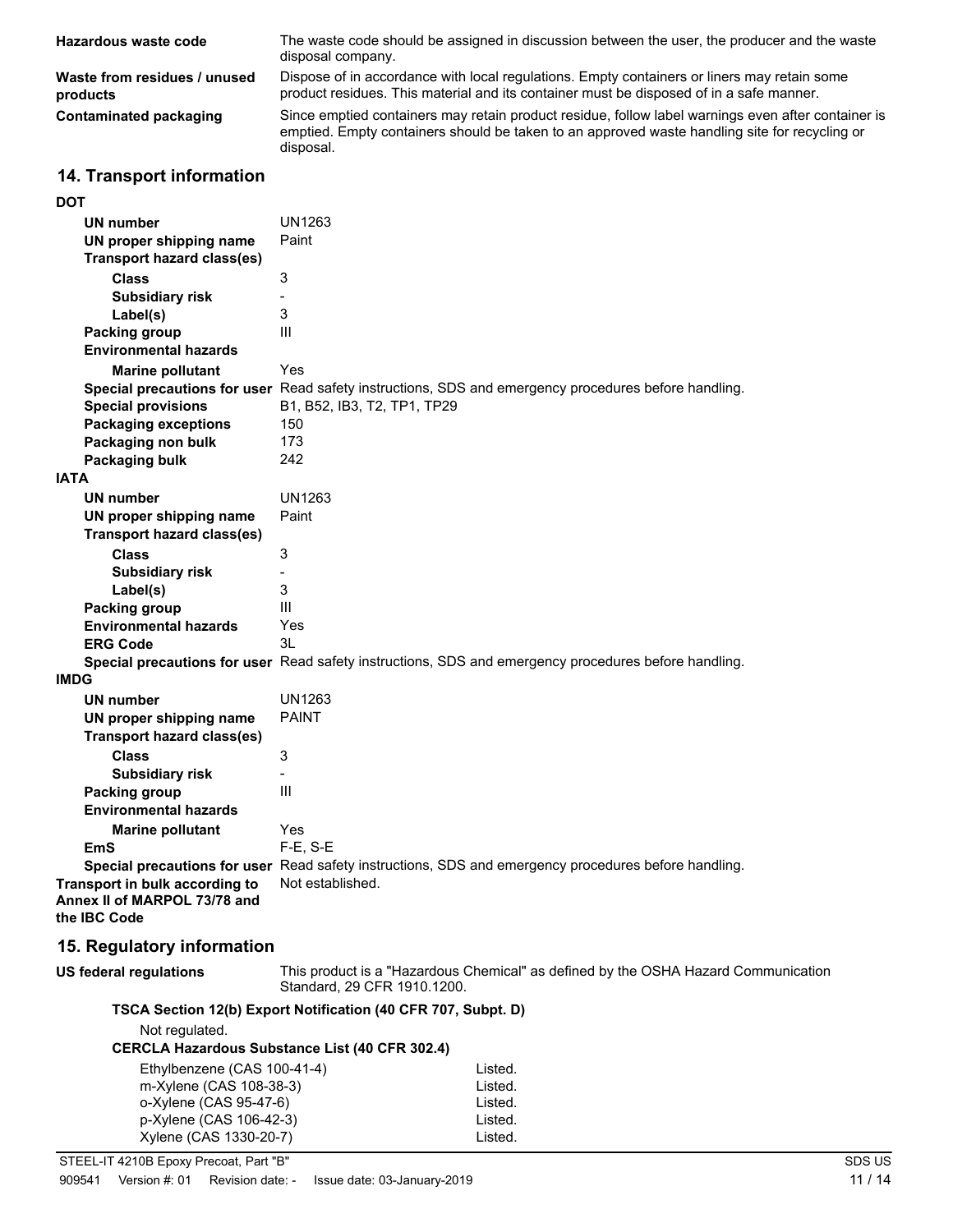### **SARA 304 Emergency release notification**

Not regulated.

**OSHA Specifically Regulated Substances (29 CFR 1910.1001-1053)**

Quartz (CAS 14808-60-7) Cancer

lung effects immune system effects kidney effects

#### **Superfund Amendments and Reauthorization Act of 1986 (SARA)**

**SARA 302 Extremely hazardous substance**

Not listed.

**SARA 311/312 Hazardous** Yes **chemical**

| <b>Classified hazard</b> | Flammable (gases, aerosols, liquids, or solids)              |
|--------------------------|--------------------------------------------------------------|
| categories               | Skin corrosion or irritation                                 |
|                          | Serious eve damage or eve irritation                         |
|                          | Respiratory or skin sensitization                            |
|                          | Carcinogenicity                                              |
|                          | Specific target organ toxicity (single or repeated exposure) |

#### **SARA 313 (TRI reporting)**

| <b>Chemical name</b> | <b>CAS number</b> | $%$ by wt. |  |
|----------------------|-------------------|------------|--|
| Ethylbenzene         | $100 - 41 - 4$    | 1 - 5      |  |
| m-Xylene             | 108-38-3          | $1 - 5$    |  |
| o-Xylene             | $95 - 47 - 6$     | $1 - 3$    |  |
| p-Xylene             | 106-42-3          | $1 - 3$    |  |
| Xylene               | 1330-20-7         | $5 - 10$   |  |

#### **Other federal regulations**

#### **Clean Air Act (CAA) Section 112 Hazardous Air Pollutants (HAPs) List**

Ethylbenzene (CAS 100-41-4) m-Xylene (CAS 108-38-3) o-Xylene (CAS 95-47-6) p-Xylene (CAS 106-42-3) Xylene (CAS 1330-20-7)

#### **Clean Air Act (CAA) Section 112(r) Accidental Release Prevention (40 CFR 68.130)**

Not regulated.

**Safe Drinking Water Act** Not regulated. **(SDWA)**

#### **US state regulations**

#### **US. Massachusetts RTK - Substance List**

1-Methoxy-2-propanol (CAS 107-98-2) Dipropylene glycol, monomethyl ether (CAS 34590-94-8) Ethylbenzene (CAS 100-41-4) m-Xylene (CAS 108-38-3) o-Xylene (CAS 95-47-6) p-Xylene (CAS 106-42-3) Quartz (CAS 14808-60-7) Talc (CAS 14807-96-6) Triethylenetetramine (CAS 112-24-3) Xylene (CAS 1330-20-7)

#### **US. New Jersey Worker and Community Right-to-Know Act**

1-Methoxy-2-propanol (CAS 107-98-2) Dipropylene glycol, monomethyl ether (CAS 34590-94-8) Ethylbenzene (CAS 100-41-4) m-Xylene (CAS 108-38-3) o-Xylene (CAS 95-47-6) p-Xylene (CAS 106-42-3) Quartz (CAS 14808-60-7) Talc (CAS 14807-96-6) Triethylenetetramine (CAS 112-24-3) Xylene (CAS 1330-20-7)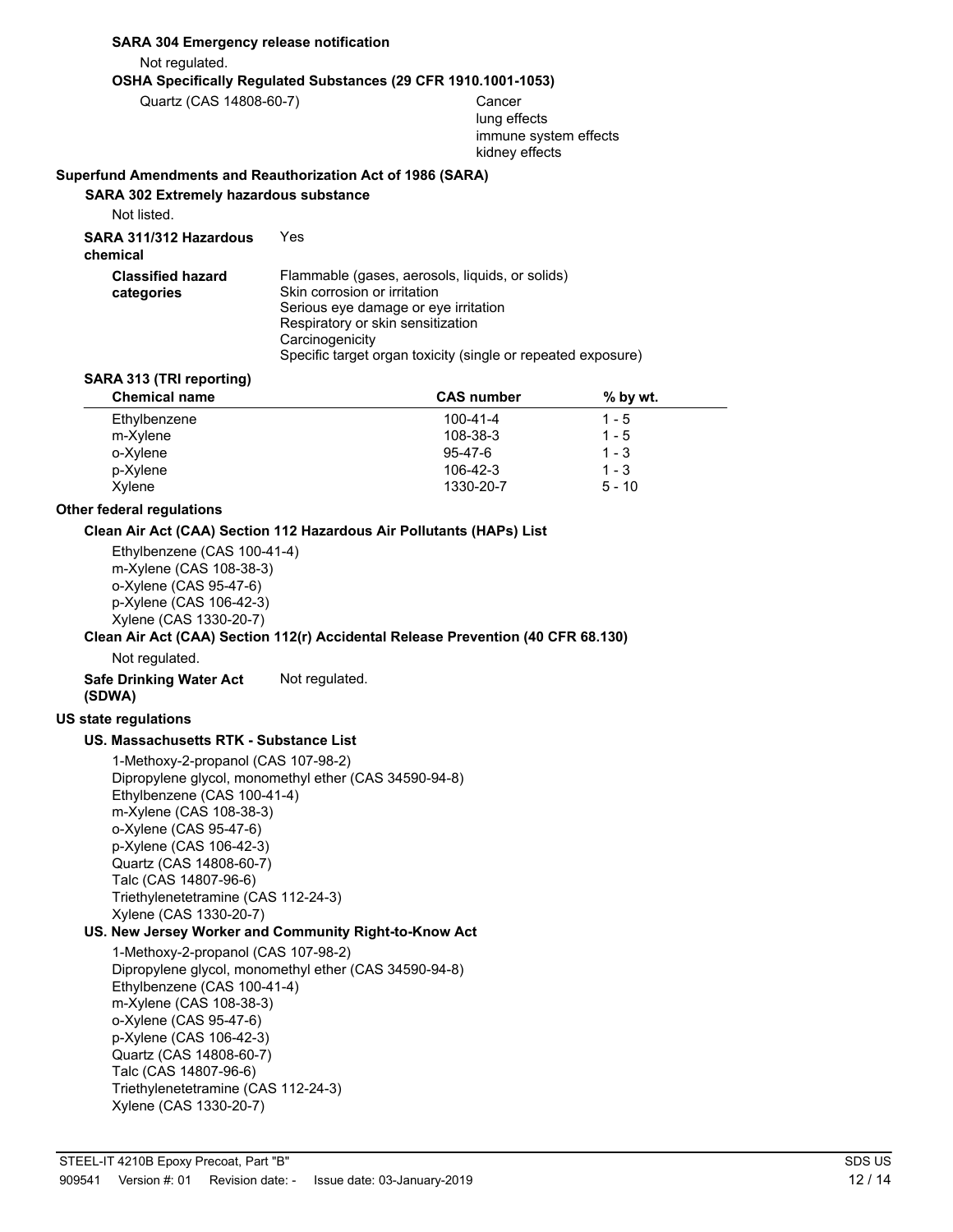#### **US. Pennsylvania Worker and Community Right-to-Know Law**

1-Methoxy-2-propanol (CAS 107-98-2) Dipropylene glycol, monomethyl ether (CAS 34590-94-8) Ethylbenzene (CAS 100-41-4) m-Xylene (CAS 108-38-3) o-Xylene (CAS 95-47-6) p-Xylene (CAS 106-42-3) Quartz (CAS 14808-60-7) Talc (CAS 14807-96-6) Triethylenetetramine (CAS 112-24-3) Xylene (CAS 1330-20-7)

#### **US. Rhode Island RTK**

1-Methoxy-2-propanol (CAS 107-98-2) Dipropylene glycol, monomethyl ether (CAS 34590-94-8) Ethylbenzene (CAS 100-41-4) m-Xylene (CAS 108-38-3) o-Xylene (CAS 95-47-6) p-Xylene (CAS 106-42-3) Quartz (CAS 14808-60-7) Talc (CAS 14807-96-6) Xylene (CAS 1330-20-7)

### **California Proposition 65**



**WARNING:** This product can expose you to chemicals including Benzene, which is known to the State of California to cause cancer and birth defects or other reproductive harm. For more information go to www.P65Warnings.ca.gov.

#### **California Proposition 65 - CRT: Listed date/Carcinogenic substance**

| ilifornia Dranasitian CE _CDT: Listed dete/Developmental texin |                           |  |
|----------------------------------------------------------------|---------------------------|--|
| Quartz (CAS 14808-60-7)                                        | Listed: October 1, 1988   |  |
| Ethylbenzene (CAS 100-41-4)                                    | Listed: June 11, 2004     |  |
| Benzene (CAS 71-43-2)                                          | Listed: February 27, 1987 |  |

#### **California Proposition 65 - CRT: Listed date/Developmental toxin**

Benzene (CAS 71-43-2) Listed: December 26, 1997

**California Proposition 65 - CRT: Listed date/Male reproductive toxin**

Benzene (CAS 71-43-2) Listed: December 26, 1997

**US. California. Candidate Chemicals List. Safer Consumer Products Regulations (Cal. Code Regs, tit. 22, 69502.3, subd. (a))**

1-Methoxy-2-propanol (CAS 107-98-2) Ethylbenzene (CAS 100-41-4) m-Xylene (CAS 108-38-3) o-Xylene (CAS 95-47-6) p-Xylene (CAS 106-42-3) Quartz (CAS 14808-60-7) Talc (CAS 14807-96-6) Xylene (CAS 1330-20-7)

#### **International Inventories**

| Country(s) or region | <b>Inventory name</b>                                                     | On inventory (yes/no)* |
|----------------------|---------------------------------------------------------------------------|------------------------|
| Australia            | Australian Inventory of Chemical Substances (AICS)                        | No.                    |
| Canada               | Domestic Substances List (DSL)                                            | N <sub>o</sub>         |
| Canada               | Non-Domestic Substances List (NDSL)                                       | N <sub>o</sub>         |
| China                | Inventory of Existing Chemical Substances in China (IECSC)                | Yes                    |
| Europe               | European Inventory of Existing Commercial Chemical<br>Substances (EINECS) | No.                    |
| Europe               | European List of Notified Chemical Substances (ELINCS)                    | No.                    |
| Japan                | Inventory of Existing and New Chemical Substances (ENCS)                  | <b>No</b>              |
| Korea                | Existing Chemicals List (ECL)                                             | Yes                    |
| New Zealand          | New Zealand Inventory                                                     | Yes                    |
| <b>Philippines</b>   | Philippine Inventory of Chemicals and Chemical Substances<br>(PICCS)      | Yes                    |
| Taiwan               | Taiwan Chemical Substance Inventory (TCSI)                                | Yes                    |